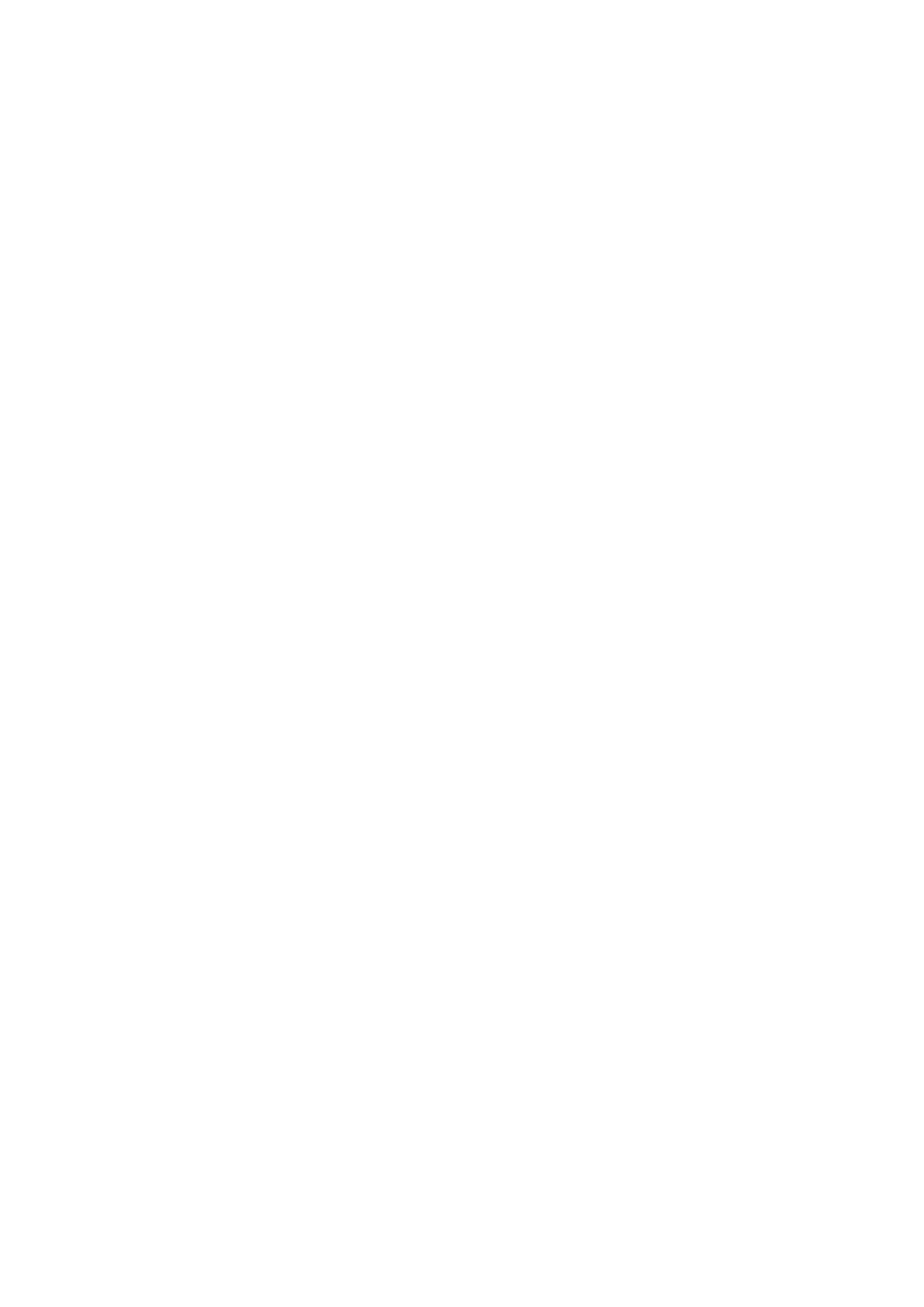# Inertia of History:

# *China and the World by 2023*

By Yan Xuetong

Translated by Alexander A. Bowe

Cambridge **Scholars** Publishing

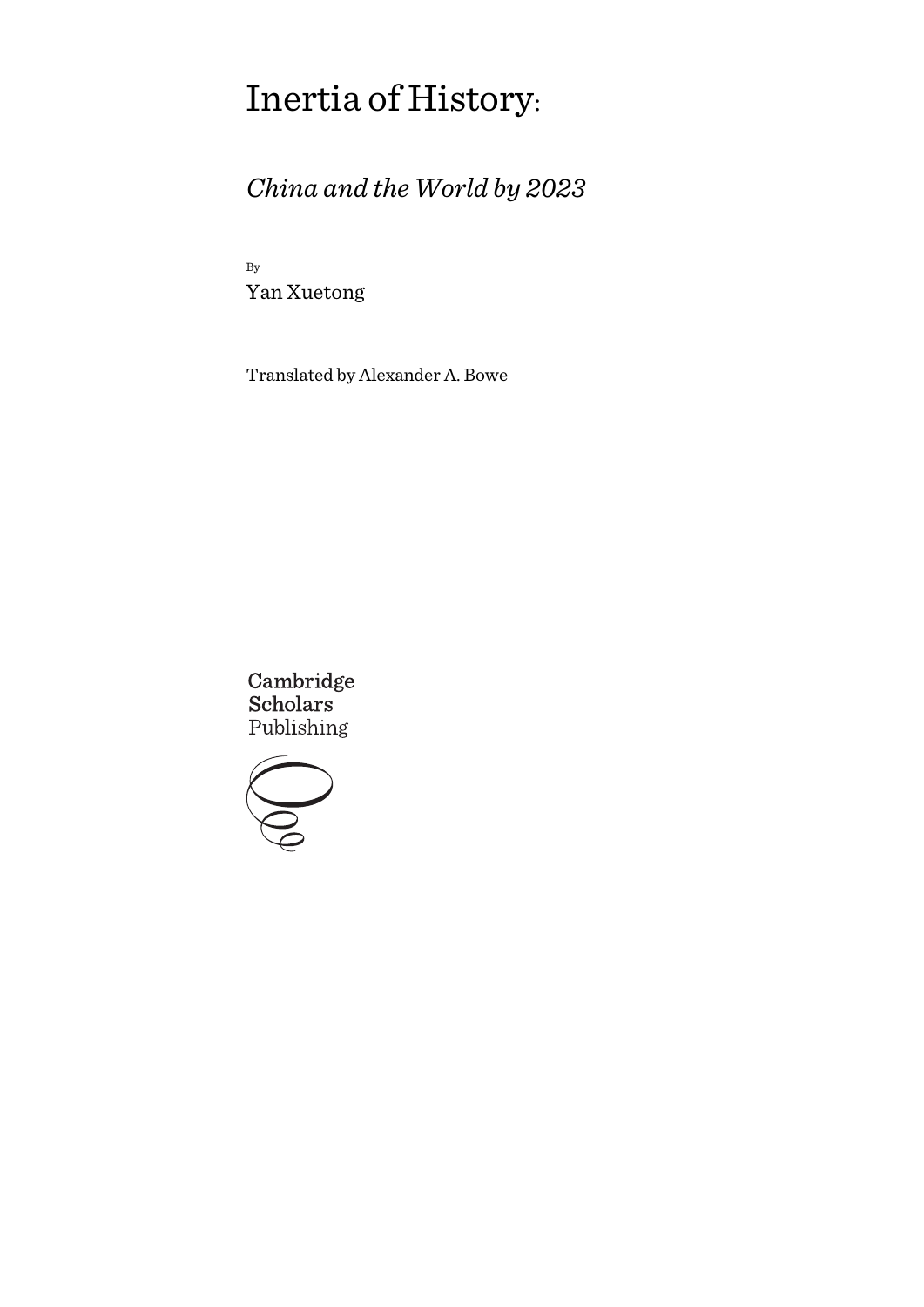#### Inertia of History: China and the World by 2023

By Yan Xuetong

Translated by Alexander A. Bowe

This book first published 2019

Cambridge Scholars Publishing

Lady Stephenson Library, Newcastle upon Tyne, NE6 2PA, UK

British Library Cataloguing in Publication Data A catalogue record for this book is available from the British Library

Copyright © 2019 by Yan Xuetong

All rights for this book reserved. No part of this book may be reproduced, stored in a retrieval system, or transmitted, in any form or by any means, electronic, mechanical, photocopying, recording or otherwise, without the prior permission of the copyright owner.

ISBN (10): 1-5275-3325-5 ISBN (13): 978-1-5275-3325-7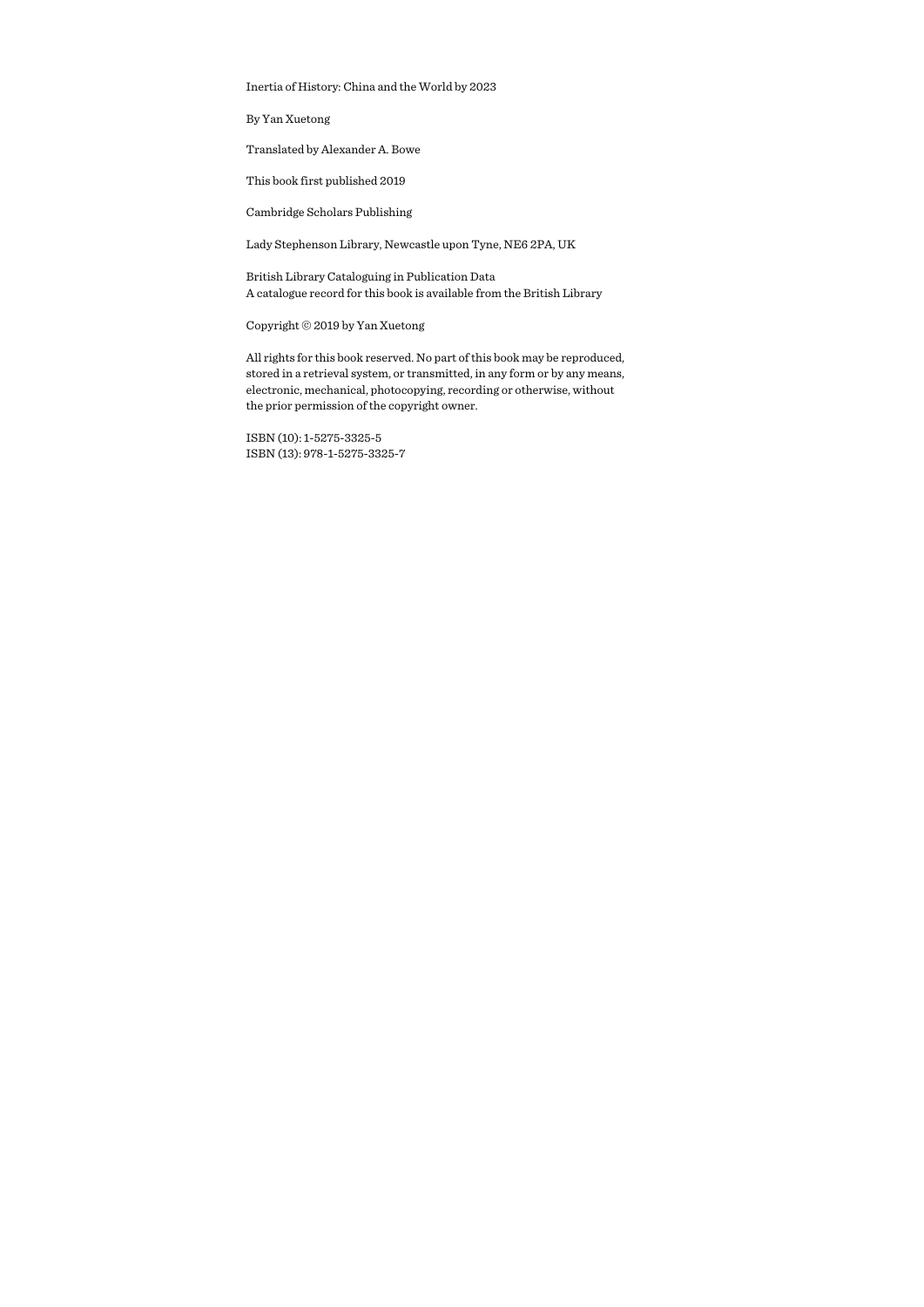## **CONTENTS**

| Capability Competition: China and the US by 2023<br>The next decade: China–US capability competition<br>Underestimated potentiality of China's growth<br>The engine of China's fast growth<br>Reduced capability gap with the US<br>Difficulties in containing China's growth<br>America's resources for curbing China<br>Equal importance of domestic and diplomatic work<br>Rise and fall: bipolarization between China and the US<br>China's international environment<br>Little danger of a new cold war<br>Intensification of China-US conflicts<br>Sino-American relations by 2023 |    |
|------------------------------------------------------------------------------------------------------------------------------------------------------------------------------------------------------------------------------------------------------------------------------------------------------------------------------------------------------------------------------------------------------------------------------------------------------------------------------------------------------------------------------------------------------------------------------------------|----|
| Chapter Two<br><b>Power Transition: East Asia's Status by 2023</b><br>East Asia: the new world center<br>Conditions for becoming the center of the world<br>"The Asia-Pacific" and "the East"<br>America's role in shifting the center of the world<br>World center shifting from Europe to East Asia<br>China's role in shaping power structure<br>Sub-regions: lose-lose game or win-win game<br>Nuclearized North Korea and separated Taiwan from China<br>Loose relations among ASEAN members<br>Maritime disputes softened in South China Sea                                       | 39 |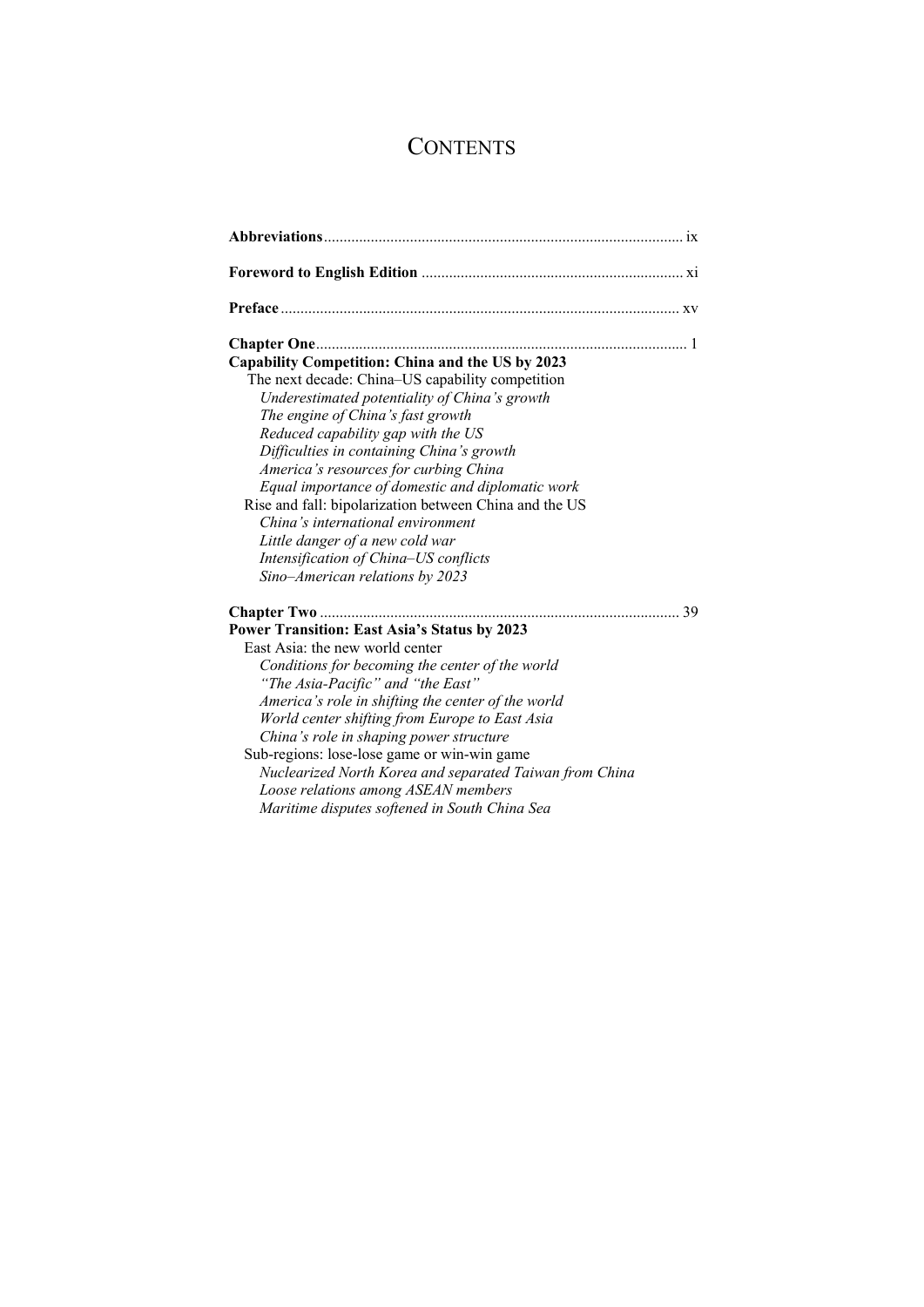### vi Contents

| International system: transforming or not              |  |
|--------------------------------------------------------|--|
| Criteria for judging system transformation             |  |
| The important role of cultural concepts                |  |
| East Asia's influence in the coming decade             |  |
|                                                        |  |
| Former Great Powers: Russia, Japan, and Europe by 2023 |  |
| Russia: impotence of restoring superpower status       |  |
| End of Putin's heyday                                  |  |
| Reasons for Russia's slow economy                      |  |
| No longer the second military power                    |  |
| Dependence on China's strategic support                |  |
| Japan: declining to a regional power                   |  |
| Lack of social reforms                                 |  |
| The "United Kingdom" of East Asia                      |  |
| Disaffected mentality and dismantled capability        |  |
| The EU: no longer the world model                      |  |
| A constrained union                                    |  |
| Withered international influence                       |  |
| Regression of political integration                    |  |
| 111                                                    |  |
| <b>Polarization: Developing Countries by 2023</b>      |  |
| "BRICS": a forgotten term after ten years              |  |
| A misleading concept                                   |  |
| Polarized and sundered BRICS members                   |  |
| India: further lagging behind China                    |  |
| Enlarged economic gap                                  |  |
| Larger social and military disparities                 |  |
| Military confrontation without danger of war           |  |
| Middle East: regional but not global rivalry           |  |
| Decline of geopolitical importance                     |  |
| Regional strategic rivals                              |  |
| Havoc of wars and conflicts                            |  |
| Africa: bedeviled by resource curse                    |  |
| Lack of regionalization                                |  |
| Suffering from political turbulence                    |  |
| Energy resources resulted in little development        |  |
| Influenced by China-US competition                     |  |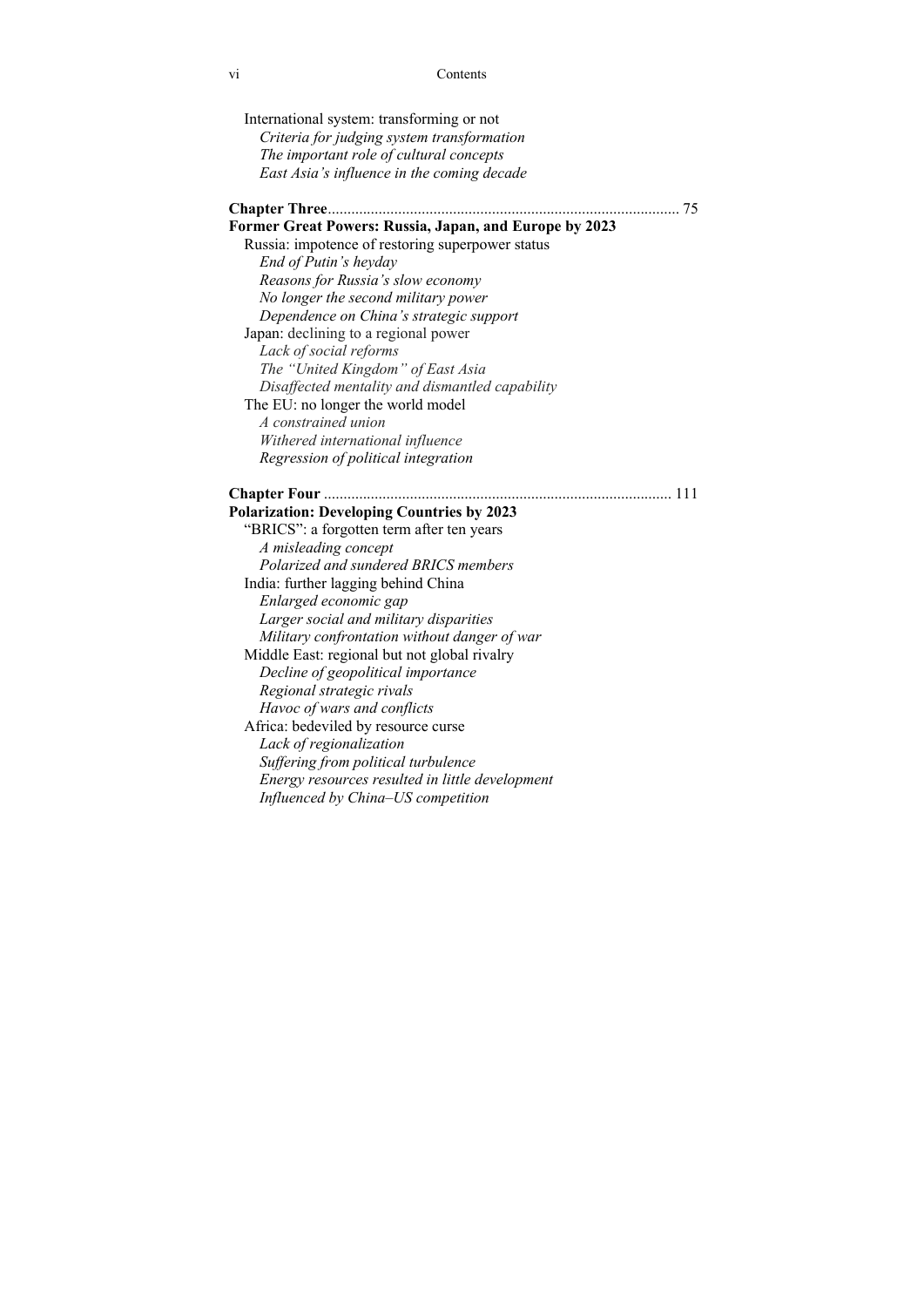| Latin America: rivalry for regional domination                    |  |
|-------------------------------------------------------------------|--|
| Brazil challenging US domination                                  |  |
| Declined American influence                                       |  |
| Chinese economic and cultural expansion                           |  |
| No state listed as a developed country                            |  |
|                                                                   |  |
|                                                                   |  |
| <b>Great Powers' Diplomacy: Strategies for China</b>              |  |
| Humane authority and hegemony: different philosophies             |  |
| Competing political thoughts                                      |  |
| Setting up the consciousness of leadership                        |  |
| Creating new values for leading the world                         |  |
| Responsible leadership: foreign principles                        |  |
| Giving priority to political and security interests               |  |
| Providing security protection as a humane authority               |  |
| Abandoning the nonalignment principle                             |  |
| Regional Strategies: focusing on states rather than organizations |  |
| Focusing on bilateral relations                                   |  |
| Categorizing East Asian states into friends and foes              |  |
| Standing at the weak side in Central and South Asia               |  |
| Nudging Europe toward neutrality                                  |  |
| Uniting countries of Africa, Latin America, and Middle East       |  |
| Bilateral diplomacy: different policies toward major powers       |  |
| Competing with the US peacefully                                  |  |
| Making alliance with Russia                                       |  |
| <b>Engaging Japan</b>                                             |  |
| Turning Germany into a strategic economic partner                 |  |
| Making France treasure the friendship                             |  |
| Stabilizing relations with India                                  |  |
| Worrying little about the UK                                      |  |
| Summarization                                                     |  |
|                                                                   |  |
|                                                                   |  |
| <b>Theory and Practice: Forecasting International Relations</b>   |  |
|                                                                   |  |
|                                                                   |  |
|                                                                   |  |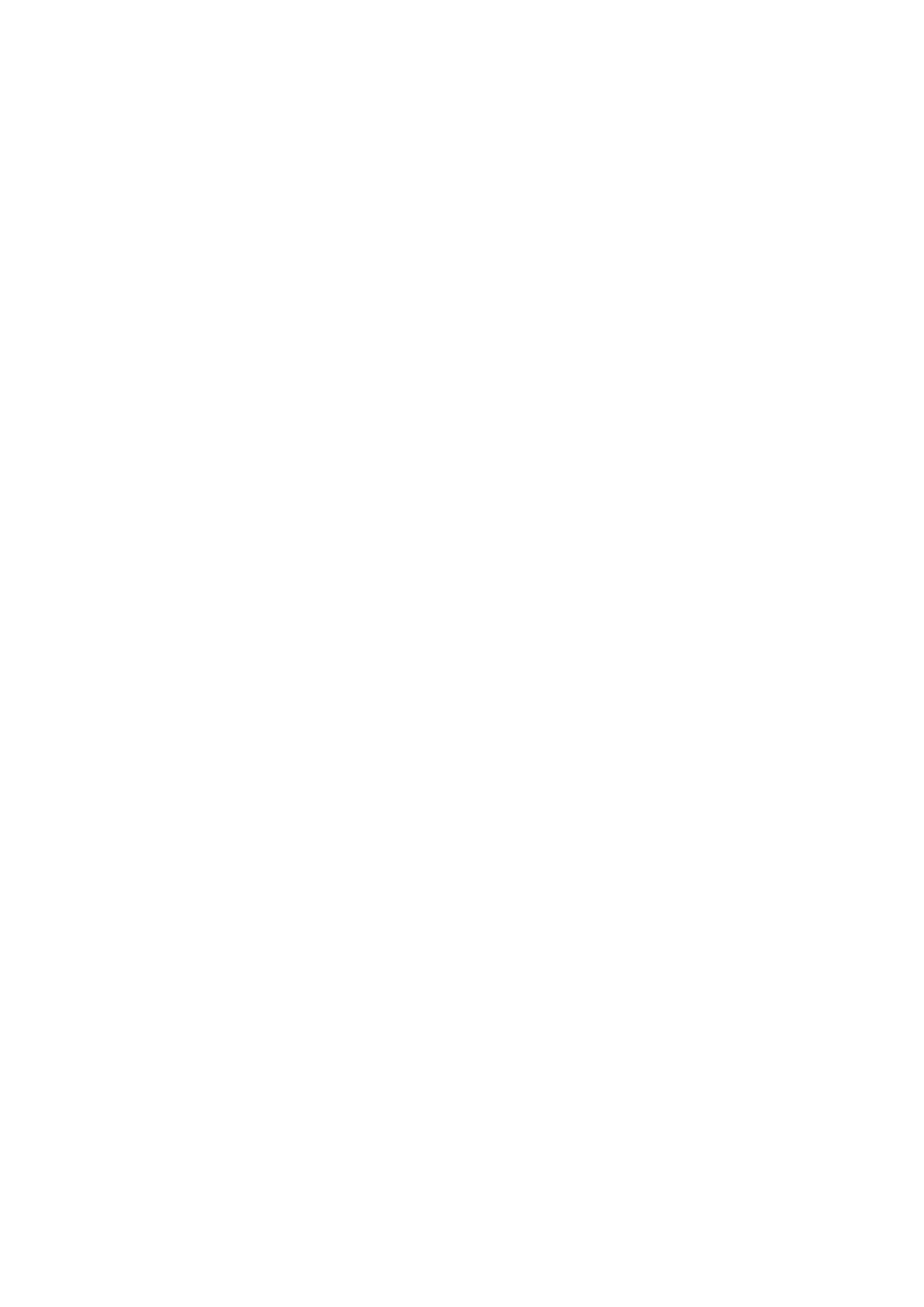## ABBREVIATIONS

| $10+1$          | ASEAN plus China                                     |
|-----------------|------------------------------------------------------|
| $10+2$          | ASEAN plus China and South Korea                     |
| $10+3$          | ASEAN plus China, South Korea and Japan              |
| <b>APEC</b>     | Asia-Pacific Economic Cooperation                    |
| <b>ASEAN</b>    | <b>Association of Southeast Asian Nations</b>        |
| AU              | African Union                                        |
| ARF             | <b>ASEAN Regional Forum</b>                          |
| <b>BRICS</b>    | Brazil, Russia, India, China, and South Africa       |
| <b>CELAC</b>    | Community of Latin American and Caribbean States     |
| EAS             | East Asia Summit                                     |
| EU              | European Union                                       |
| G2              | Group of China and the US                            |
| G4              | Group of four countries                              |
| G8              | Group of Eight Countries                             |
| G20             | Group of Twenty Countries                            |
| <b>GNP</b>      | <b>Gross National Product</b>                        |
| <b>IFOP</b>     | French Institute of Public Opinion                   |
| IMF             | <b>International Monetary Fund</b>                   |
| IR.             | <b>International Relations</b>                       |
| <b>NAFTA</b>    | North American Free Trade Agreement                  |
| <b>NATO</b>     | North Atlantic Treaty Organization                   |
| <b>MERCOSUR</b> | Southern Common Market                               |
| <b>OAU</b>      | Organization of African Unity                        |
| <b>RMB</b>      | Renminhi                                             |
| SCI             | Scientific Citation Index                            |
| <b>SCO</b>      | Shanghai Cooperation Organization                    |
| <b>SIPRI</b>    | Stockholm International Peace Research Institute     |
| <b>SSCI</b>     | Social Science Citation Index                        |
| <b>TPP</b>      | Trans-Pacific Partnership                            |
| <b>UNESCO</b>   | United Nations Educational, Scientific, and Cultural |
|                 | Organization                                         |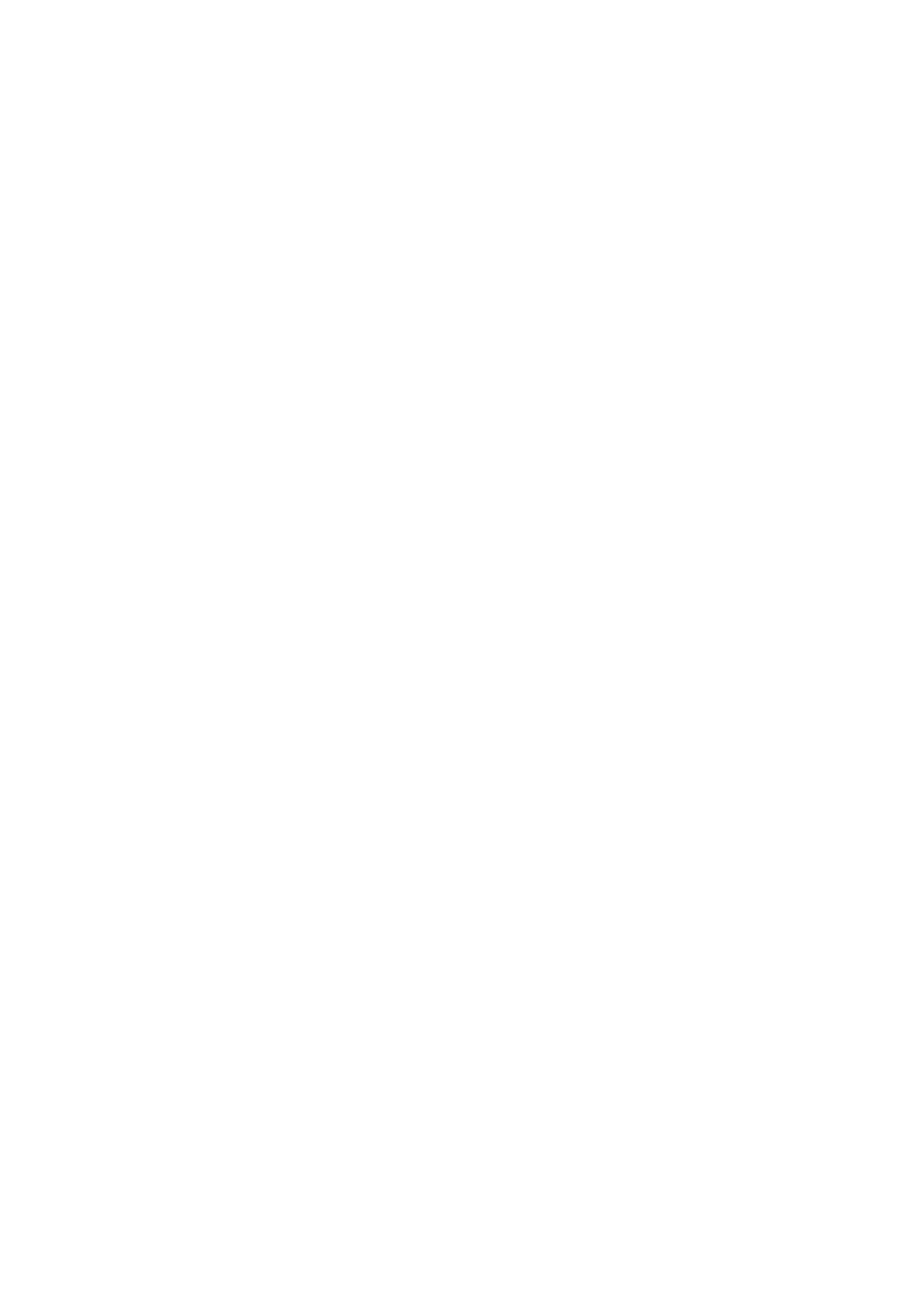## FOREWORD TO ENGLISH EDITION

Upon its original publication in July 2013, the Chinese edition of *Inertia of History: China and the World in the Next Ten Years* was immediately met with criticism from most of its domestic readership. Critiques focused primarily on the book's twin predictions: China would become a superpower by 2023 and a bipolar international configuration would be formed concurrently. The former has proven to be a difficult proposition in China, where the government and much of the citizenry have long judged a country's international status according to its GDP per capita. Through the lens of this metric, it seems implausible that a nation on a par with developing countries could be regarded as a superpower. In fact, many Chinese citizens today still see attempts to characterize their country using such terminology as a Western conspiracy to levy greater international responsibilities on their still burgeoning nation. The Chinese government itself simultaneously carries this same resentment while firmly resisting the notion that China is, or ever will be, a developing country.

 Meanwhile, the forecast of a bipolar international configuration between China and the United States has been faced with challenges from both Chinese and foreign readers, though the reasons are varied. Some find a unipolar world in which America is dominant preferable and hope that it will continue, some would rather see a multipolar configuration replace the current one, some worry that bipolarization would inevitably lead to a new cold war, and some simply disapprove of China attaining superpower status.

Although the two primary estimates made in this book are still awaiting history's final test, others have already come to pass. When the United Kingdom surprised the world with Brexit referendum on 23 June 2016 and decided to leave the European Union, the Chinese media reminded people that this book predicted such an outcome. In early 2018, the *Washington Post* published a series of articles calling China "a new superpower," while in the same period Columbia University Press published a book with the title *The Return of Bipolarity in World Politics: China, the United States, and Geostructural Realism* by Øystein Tunsjø, a Norwegian professor.

Certainly, the historical record since 2013 has also disproved some of the book's predictions, such as that the Chinese economy would expand at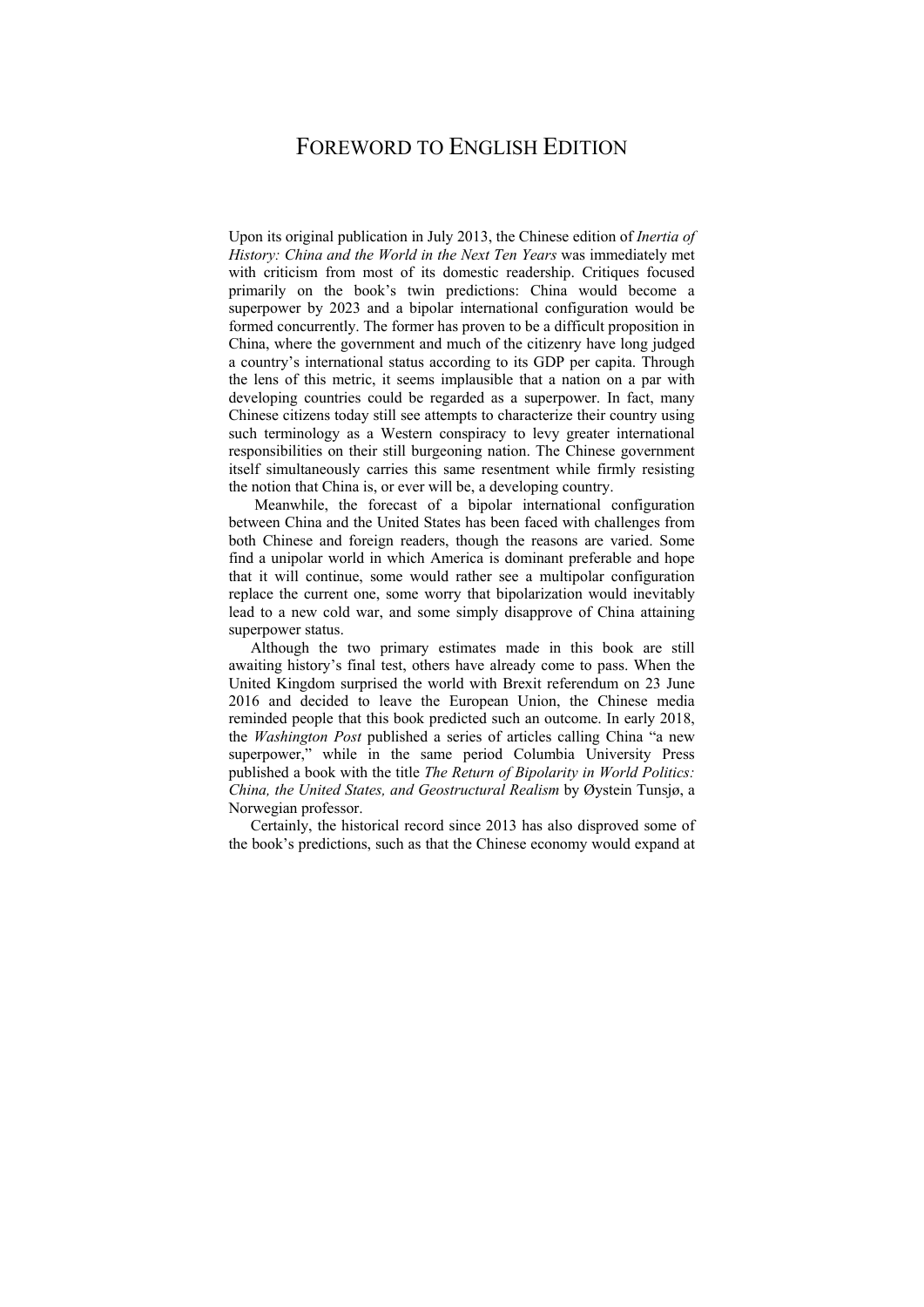an average growth of over 7% per year during 2013–23. However, growth has fallen below this threshold since 2015; this trend will likely linger if the government continues its current political guidelines. My estimation on this point proved false mainly because I did not believe that the ultra-leftist politics of the Cultural Revolution would ever again see a return to prominence in China—my experience during the Cultural Revolution of 1966–76 led me to trust that people of my generation would not so soon forget the disasters wrought by such a political line and allow its resurgence. For the same reason, a prediction that the RMB would appreciate to a level higher than  $$1:46$  by 2023 seems now also further from becoming reality.

As the two strongest powers, the factor most influencing international politics during these last five years has been the change in national leadership in both China and the US. On the basis of the aspiration that China can provide better international leadership than the US, I suggested, in the last chapter of this book, some strategies for China's diplomacy during 2013–23. Some of them are obviously inconsistent with China's real policies in the last five years. The political behavior of these two countries has defied the expectations of most people and therefore contributed to greater uncertainty in international relations. Nevertheless, most of the forecasts in this book have survived these leadership changes and ultimately rung true. Europe has been unable to maintain its status as the world center, the EU has begun to decentralize, Russia and Japan have continued to decline, the gap in capability between India and China has enlarged, the Middle East has been ravaged by the rivalries between regional powers, African states have become further marginalized, and Latin America has seen both continued American domination and China's economic expansion on the continent.

The trade conflict between China and the US in early 2018 indicates that the strategic rivalry between the two is more likely to intensify than dissipate in the next five years. Shifts in their balance of power will not be determined by the superior performance of one government relative to the other, but simply by whoever makes fewer strategic mistakes than the other. It is my hope that the predictions made in this book will come to pass and the strategic competition between the US and China within the next five years will be constrained from escalating into war.

I owe a special debt of thanks to Alexander A. Bowe, who devoted quite a lot of his valuable time to translating the entirety of this book during his study at Tsinghua University. In addition, I deeply appreciate James Anthony's help in polishing the forward. I am also very grateful to Zhang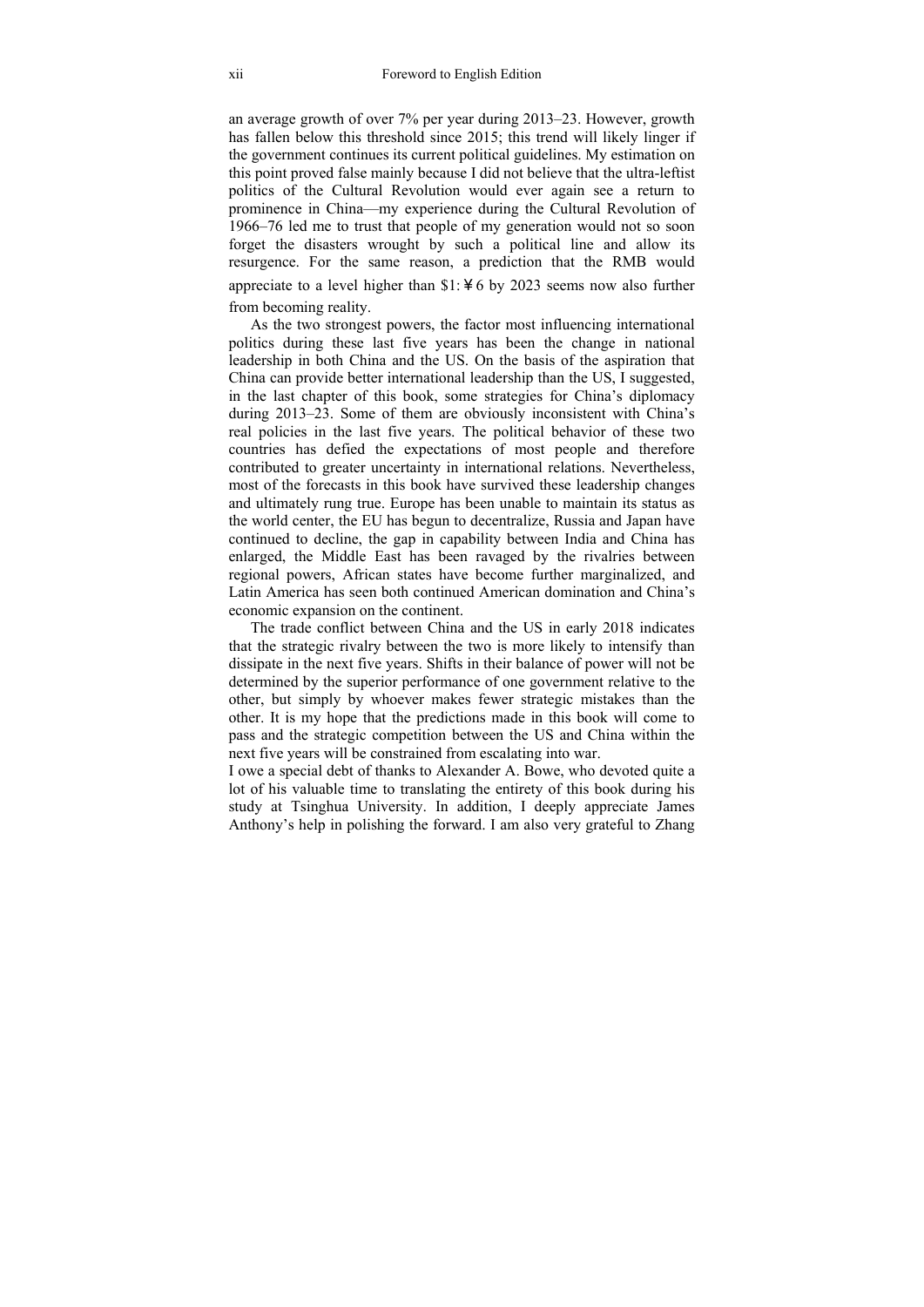Qi, Fang Yuanyuan, He Ying and my wife Li Peizhi for their proof reading of the final draft.

> Yan Xuetong Tsinghua, June 2019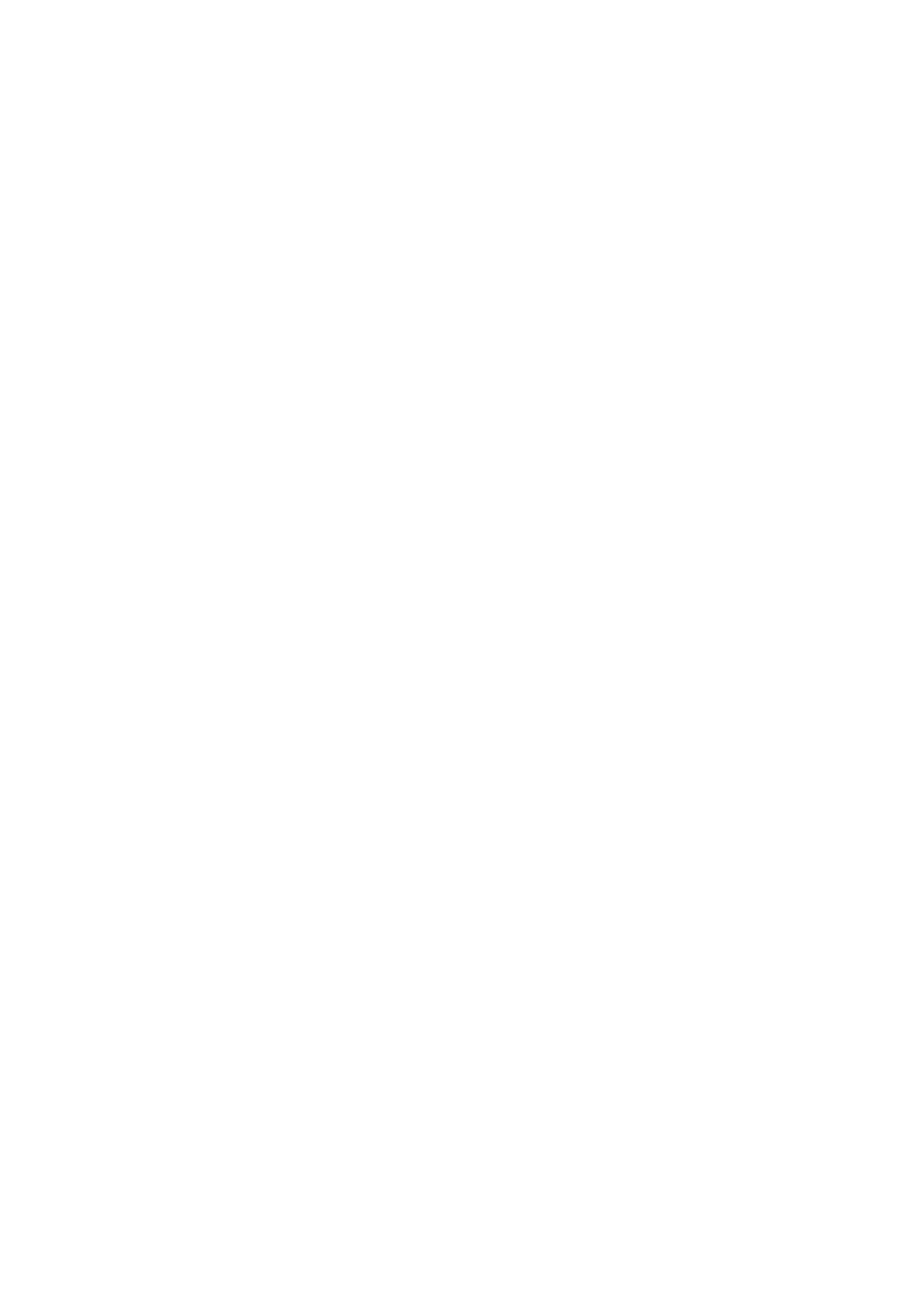## **PREFACE**

International relations forecasting, just like weather forecasting, is a judgment of probable things and, as a result, cannot achieve 100% accuracy. Results that occur in the real world are the only standard of testing how accurate a forecast is; nevertheless, accurately forecasting one event does not mean that forecasting can be 100% correct, because the accuracy rate of forecasting is determined by the frequency of accuracy of many forecasts. Generally speaking, a forecasting accuracy rate that reaches 65% (out of 100 events, 65 are forecast correctly) demonstrates that the forecasting method used was scientific, a rate that reaches 75% means that it has consultation value, and a rate that reaches 85% means that it has useful value. This also means that when a researcher or organization has a forecasting accuracy rate that reaches 85%, people will thus make decisions on the basis of their forecasts, because the benefits obtained from 85 correct choices are enough to offset the losses from 15 incorrect decisions. This is also why people only complain after meteorological forecasts are incorrect but, before the events occur, they trust that the forecasts will be accurate.

All scholars of international studies will be proud of something that they forecast in advance but at the same time will be unwilling to mention their mistaken predictions. To prevent forecasts from being proven false, some people adopt the technique of forecasting without a clear time span. "In the foreseeable future" is one of the most often used clichés for improvable forecasts of international trends. This phrase can be interpreted to mean both within 30 days and within 30 years. If the forecaster is a young person, his or her foreseeable future might be as long as two or three generations. To keep distance from that kind of irresponsible prediction, this book sets up a clear time span for all forecasts and abandons terms like "mid-long-term," "ultimate," "sooner or later," etc.

In academic circles of international relations, many research institutions have done long-term forecasts with set periods of 20 years. The length of this kind of forecast is explicit and is also able to be tested, but most forecasts are proven by history to be incorrect. The Club of Rome's incorrect forecast that the world's oil resources would be exhausted is the most representative one. This author believes that, at present, international relations experts' research abilities still have not reached the level required to fairly accurately forecast international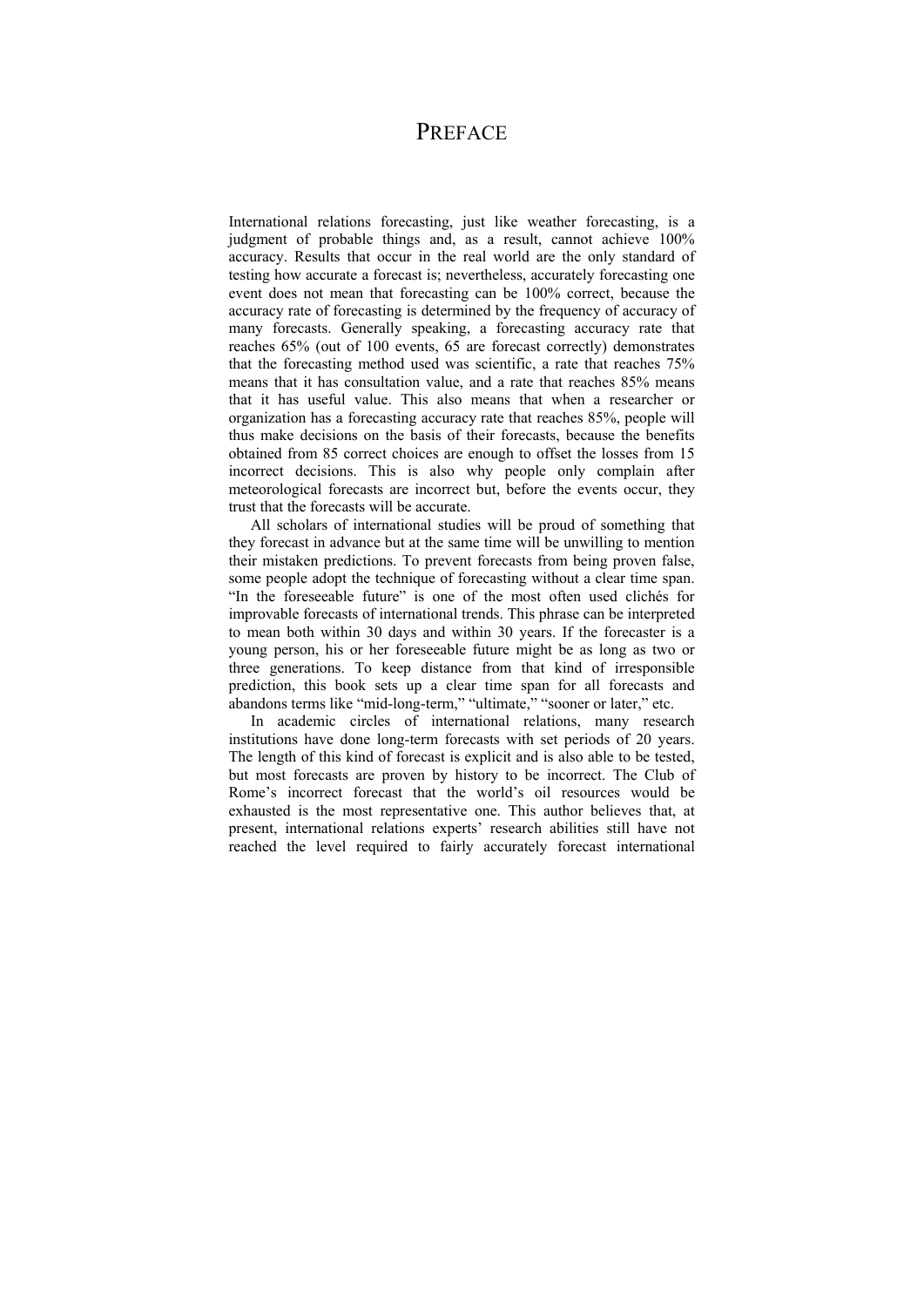situations 20 years in the future. At the end of the Cold War, no one could have forecast that there would be a financial crisis in 2008, and, similarly, no one could have forecast America's relative decline as a result. At the beginning of the 1990s, no one could have forecast China's quick development in the first decade of the twenty-first century and that it would become the world's second-largest power. On the basis of the present expertise of international relations experts, I believe that it is relatively reliable to forecast developing trends in the international situation in the next 10 years.

*Inertia of History* is not an academic work but rather a book that forecasts the international situation. The test of this book's forecasting accuracy depends on the events of the next 10 years, but this type of examination does not at all need to wait until 2023 to be done. This book's title, *Inertia of History*, is intended to mean that the changes in the next ten years of the international configuration will have definite continuity: the general trends of the world won't make a U-turn, China will bring about its rise rather than falter, and the trend of bipolarization will finalize in a bipolar configuration prior to 2023. Over the next decade, each year everyone can use the results of changes in the international situation to test this book's forecasts to see whether global trends have, in fact, changed direction. The year 2023 will be the last test of this book's forecasts.

History is created by humanity; however, this does not at all mean that humanity has the ability to deliberately change history. History's development has a certain kind of inertia; if humanity's ability to affect history is not stronger than history's inertia, history will develop along the track that is already there. This is precisely why after an empire or a superpower falls, the time of its decline will always be over at least a century. Very rarely will it restore its domination within half a century. The declines of the Qing Empire, the British Empire, and Russia were unable to break away from this kind of historic inertia. Whether the Americans will be able to withstand history's inertia in the twenty-first century and prevent America from a long term decline is the historical challenge that they are confronting. Over the next decade, history's inertia will benefit China's rise, but whether China can draw support from this inertia and quicken its rise will depend on the Chinese of this age.

Conducting forecasts in accordance with history's inertia does not at all mean that this book denies humanity's influence on history's progression; on the contrary, it conducts its forecasts of the next ten years' changes in trends of the international configuration precisely from the angle of the political reform ability of the major powers' leadership. This book holds that international configurations shift in the wake of the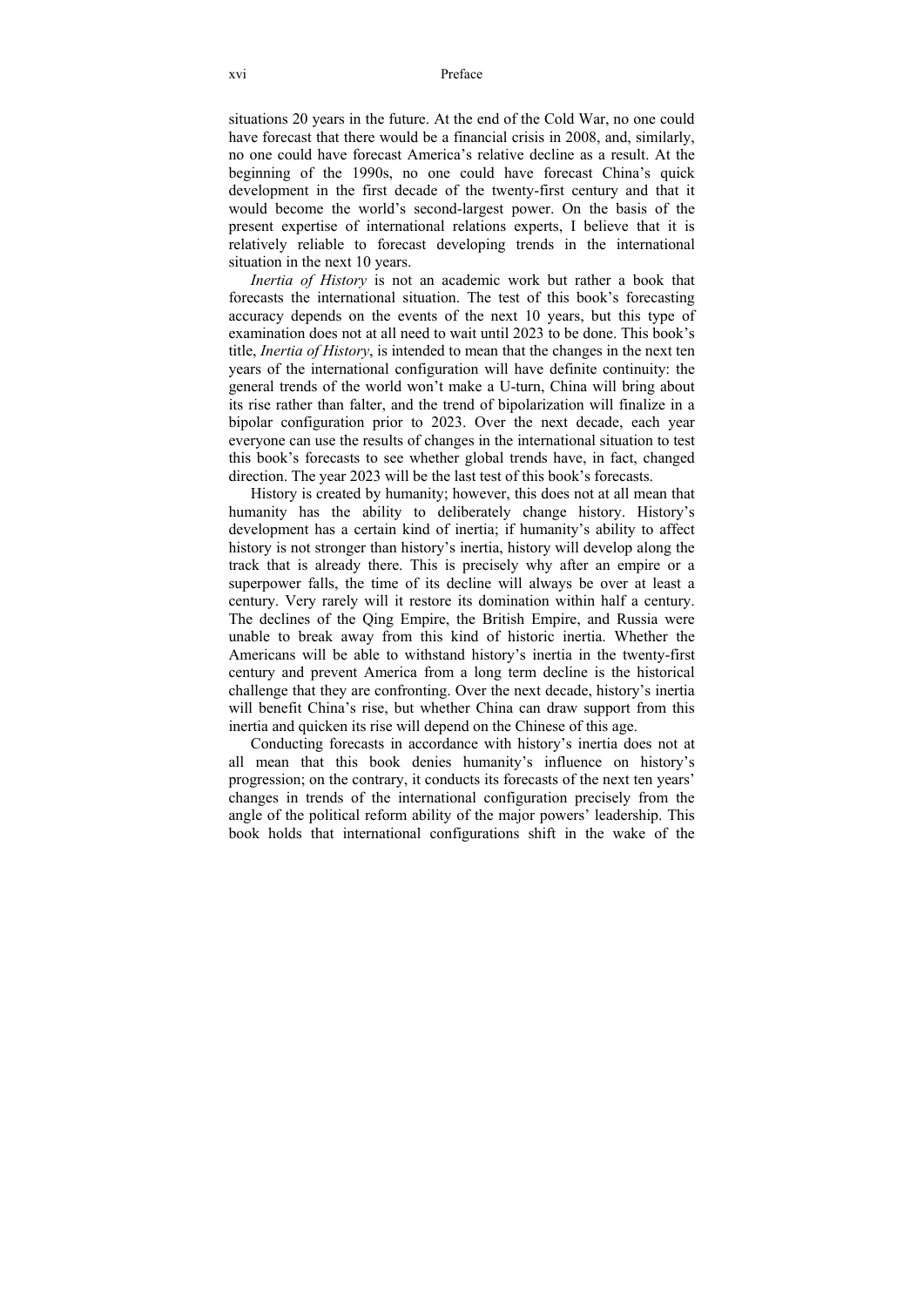changes in great countries' comprehensive power levels, that the basis of comprehensive power is political strength, and that the core of political strength is the ability of leaders to implement reform. The gap in reform capability between political leaders is huge in different historical periods; because of this, sometimes history's inertia will have a quickened manifestation. This is why in history there are often examples of a power's rise being completely achieved by only one generation. Qin Shihuang, the first emperor of the Qin Dynasty, took control of the government at 22 and had united six states 17 years later; Peter the Great took power at 17 and after 32 years had made Russia the greatest European power; after the end of World War II in 1945, the Soviet Union sent a man into space within 16 years and also became a superpower in the 1970s. Many people do not realize how quickly a major power can rise to the status of superpower. In the 1980s, Deng Xiaoping forecast that China would not be able to match the economic level of Western secondary developed countries before the mid-twenty-first century, and he failed to forecast that China's GDP would surpass that of Japan in 2010, making China the world's second-largest economy. Many international economic organizations forecast that the time when the scale of China's economy will surpass America's draws ever closer. The earliest forecasts for the time needed to overtake America predicted the 2040s, then later ones the 2030s, and the latest ones the 2020s. In 2013, the British magazine *The Economist* surprisingly predicted that it would happen in 2018. The relevant matter is not which forecast is the most accurate but rather that the predicted time necessary for China to overtake America has consistently decreased. From China's perspective, it is very possible that the next 10 years will be the decade in which China's rise quickens.

This book's forecast regarding China's rise in the next decade is optimistic, and this is related to the new Chinese leadership after the Chinese Communist Party's 18th National Congress. Economic determinism is currently the mainstream belief of the Chinese people; China's ancient political thinkers, however, believed in political determinism. They believed that the most basic factor in determining a country's prosperity or decline is its political leadership, not its economic foundation. In "On Hegemony" in *Guanzi*, it is written, "If a state is great but its government is weak, the state will weaken accordingly; if a country is small but its government is great, the benefit to the state will be great." After the Chinese Communist Party's 18th National Congress, Xi Jinxing put forth, "Now, more than at any other time in history, we are closer to the goal of the Chinese nation's rejuvenation and we have more confidence and capability than at any other time in history to realize this goal." This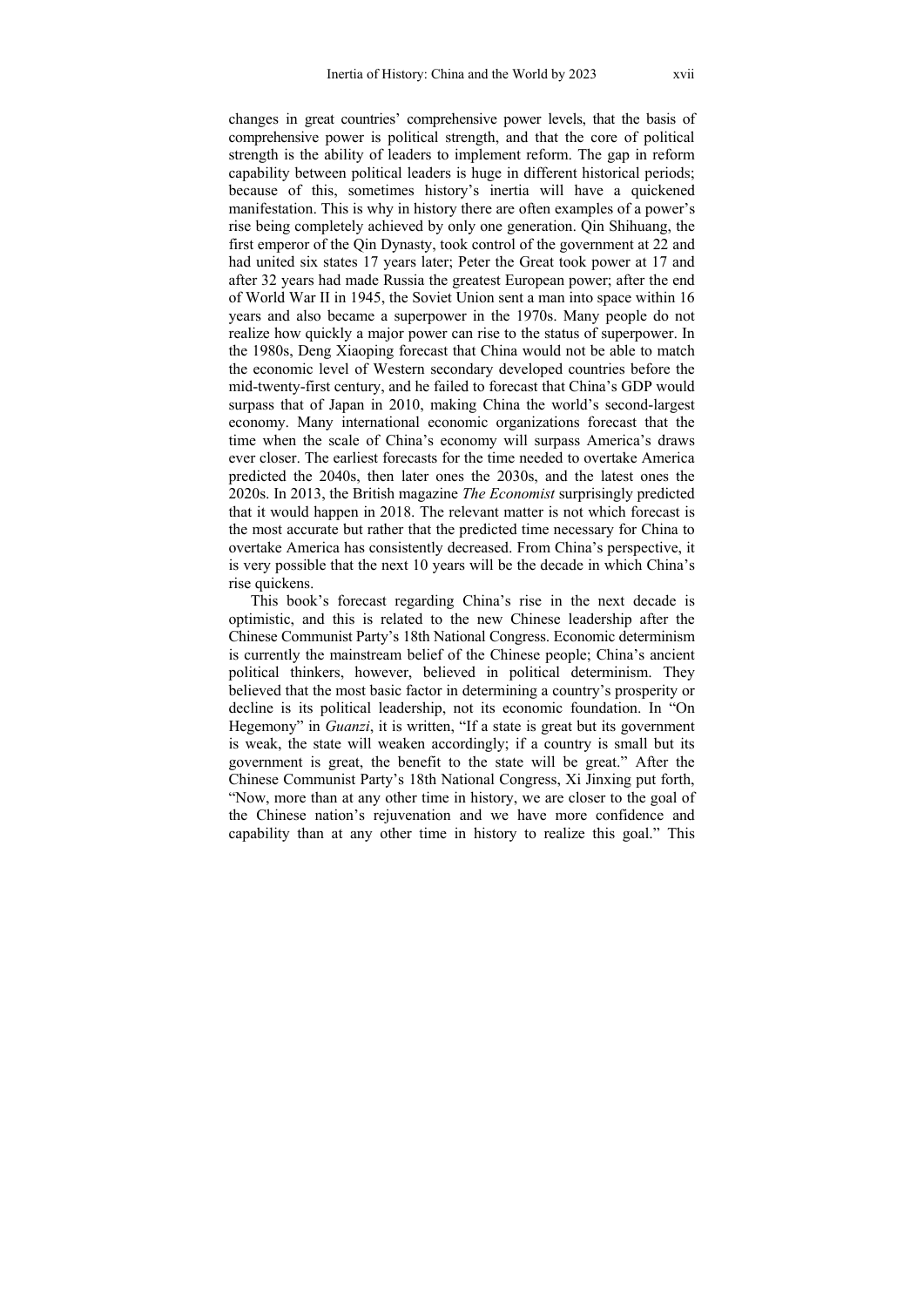speech regarding the nation's rejuvenation was an awakening to the people. Afterwards, the anticorruption campaign, reform, and national sovereignty defense aspects implemented by the new leadership group made the Chinese feel hope for the nation's rise. The mutual replacement of prosperity and decline has constituted China's several thousand years of history. The common question that every generation of Chinese cannot avoid is whether its generation will bequeath to future generations a proud legacy or a memory of humiliation. In the next decade, our generation of Chinese will have the opportunity to construct a legacy that will make future generations proud to be Chinese. If we fail, we will pass on the responsibility of the national rejuvenation to our descendants, and this will make us a mediocre generation in Chinese history. Our ancestors built the mightiest nation of their age, and our descendants can once again build the mightiest nation of their time. But, if we fail, we will be unable to shirk responsibility for history.

This book forecasts that, in the next decade, China will implement its rise. This does not at all mean that the obstacles China's rise will face in the next ten years will decrease; on the contrary, these obstacles will increase. According to the principle of the dilemma of rising, the stronger a rising country grows, the more pressure it imposes on the existing international system. This is like the principle in physics that the force of an action is equal to the force of its reaction. In accordance with China's rise, China's overseas interests will increasingly expand, and the threats that China faces will thus increase. According to the principle of structural contradiction, as the disparity between Chinese and American power shrinks, America's and China's interests will increasingly clash. The degree of wariness toward China in American policy will accordingly grow and as a result the pressure that it puts on China will grow. The process of rising will be like the whole course of competing in a preliminary contest up to the finals: as the strength of opponents increases, the certainty of victory grows ever-smaller. China's comprehensive national power is already the second in the world, and the next ten years will be the time in which China catches up with America. This, with the highest level of difficulty, is just like the finals. China wants to create the first case in human history of rising through a peaceful approach, which further adds to the difficulty. Because of this, the last chapter of this book will make some suggestions for the adjustment of China's foreign policy according to the bipolarization of the international configuration.

What this book forecasts is the future trends of international configuration, and it thus makes China's domestic politics act as a constant rather than a variable. Many people feel that whether China can rise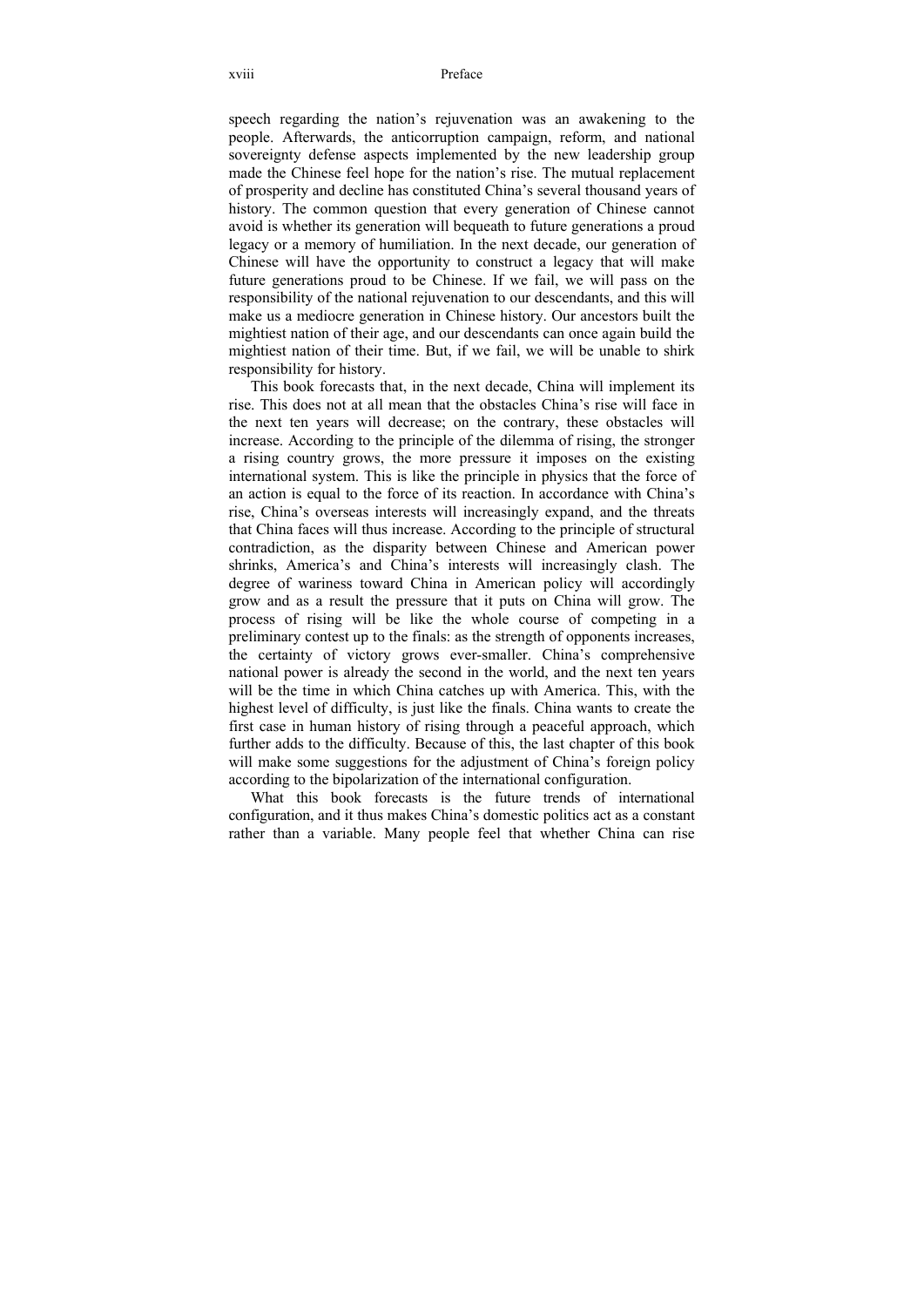depends not on its foreign policy but on its domestic policy, and, because of this, it should focus its energy on paying attention to the development of internal matters while rarely intervening in international affairs. In fact, internal affairs are not only the root of China's rise but also the root of America's ability to maintain global hegemony. However, it is not certain that a country that is good at domestic affairs is also able to rise and become a superpower. Northern European countries are the best cases in this point. In the age of globalization, in the coming ten years during which China will become one of the world's two superpowers, the two matters of domestic policy and foreign affairs will merge into one. The influence of international matters on internal matters will continue to grow. At the same time, mistakes in foreign strategy will hinder the pace of China's rise. There are some who believe that China's current power is still weak and that we should wait until later when we are stronger enough to address those international conflicts. However, just like avoiding internal problems, the more international problems are dragged on, the harder they will be solved. The Diaoyu/Senkaku Islands dispute that has caused conflict between China and Japan since 2010 shows that it is not easy to resolve international conflicts early but it is even harder later on. The author believes that the opportunities that history offers to all countries are the same; the crux lies not in who has a favorable era of strategic opportunities but in who can seize and exploit every opportunity he encounters.

In writing this book, I have benefited from the help of my students Suo Duo and Yang Yuan. They devoted a winter vacation to proofreading the manuscript and also gave me their suggestions for revisions. In the next ten years, I would like to test the predictions made in this book together with readers and accumulate experience for improving forecast capability of the IR community in China.

> Yan Xuetong Tsinghua, April 2013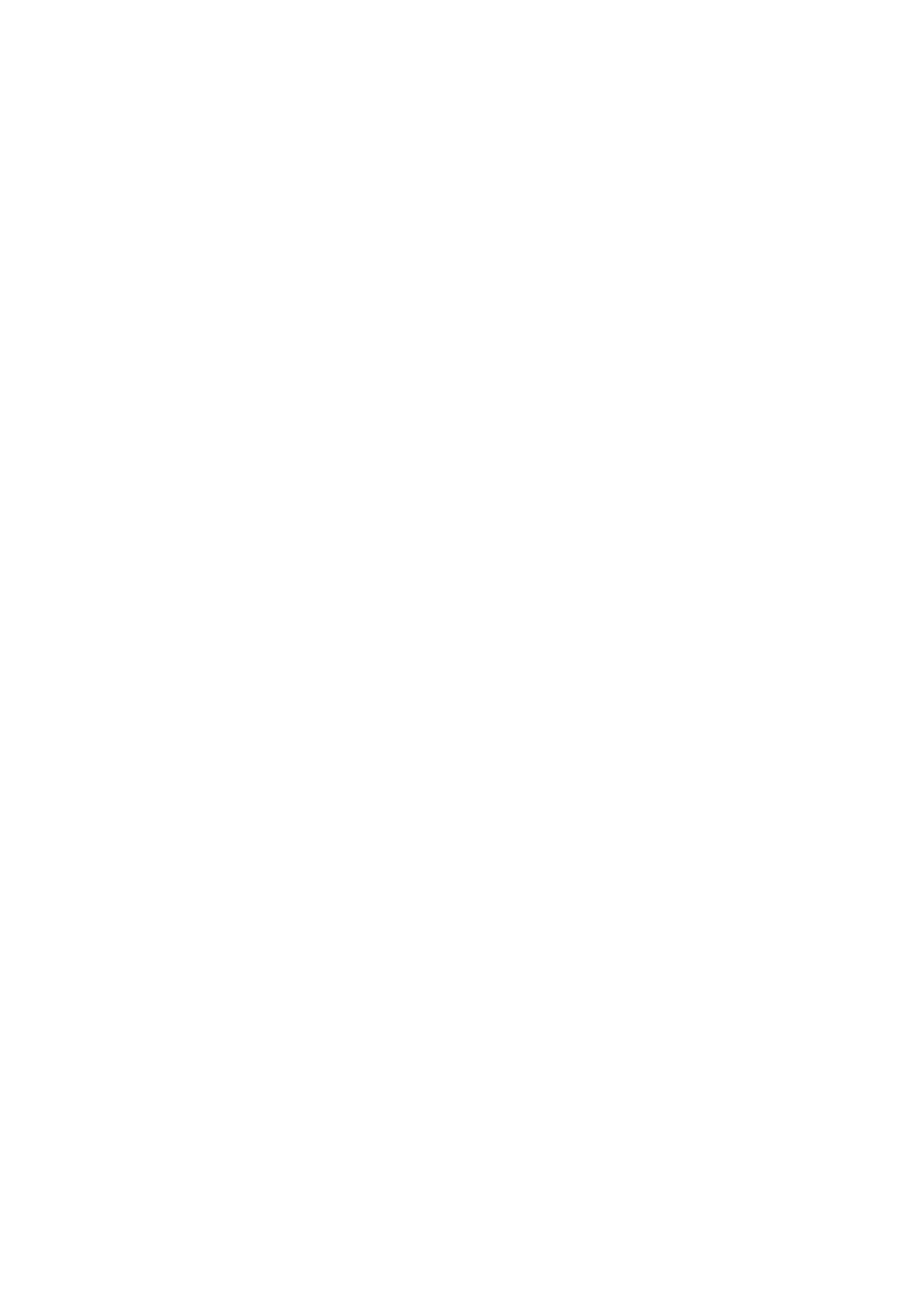## CHAPTER ONE

## CAPABILITY COMPETITION: CHINA AND THE US BY 2023

He who wishes to enrich his state strives to enlarge its territory; he who wishes to make his soldiers strong strives to enrich his people; he who wishes to be a sage king strives to increase his own virtue. If these three qualifications are met, sage kingship will follow.

("First Stratagem of Qin: Sima Cuo on Attacking Shu" in *Stratagems of the Warring States*)

In 1998, I published *The International Environment for China's Rise*. After this, because of the concept of "China's Rise," I have had a long disagreement with some of my Chinese academic colleagues. The disagreement has been multifaceted; one of the main facets among these is the issue of whether China truly is a rising country and whether China can possibly rise to become a superpower. In 1998, almost no one accepted the view not only that China was a rising power, but also that China's GDP could become the world's second-largest in 12 years.

The 2008 financial crisis gave the West's economic growth serious setbacks and even made some Western countries' economies come to a complete standstill. It is precisely this kind of state of affairs in Western powers' economic inability to expand that highlighted China's quickly growing economic power. Although so far many Chinese colleagues and the Chinese government still avoid using the word "rising" to describe China's international status, the media ubiquitously publish news concerning China's rise. In 2010, in light of the standard calculation of the American dollar's exchange rate, China's GDP was \$404.4 billion higher than Japan's \$5.47 trillion, making China the world's second largest economy.<sup>1</sup> Confronted by this fact, the Chinese government and many people still are unwilling to admit that China is the world's second biggest

1

<sup>&</sup>lt;sup>1</sup> Xu Bing, "Zhongguo GDP Chaoguo Riben You He Yiyi" (The significance of China's GDP surpassing Japan's), *Zhongguo Qingnian Bao* (China youth daily), February 15, 2011.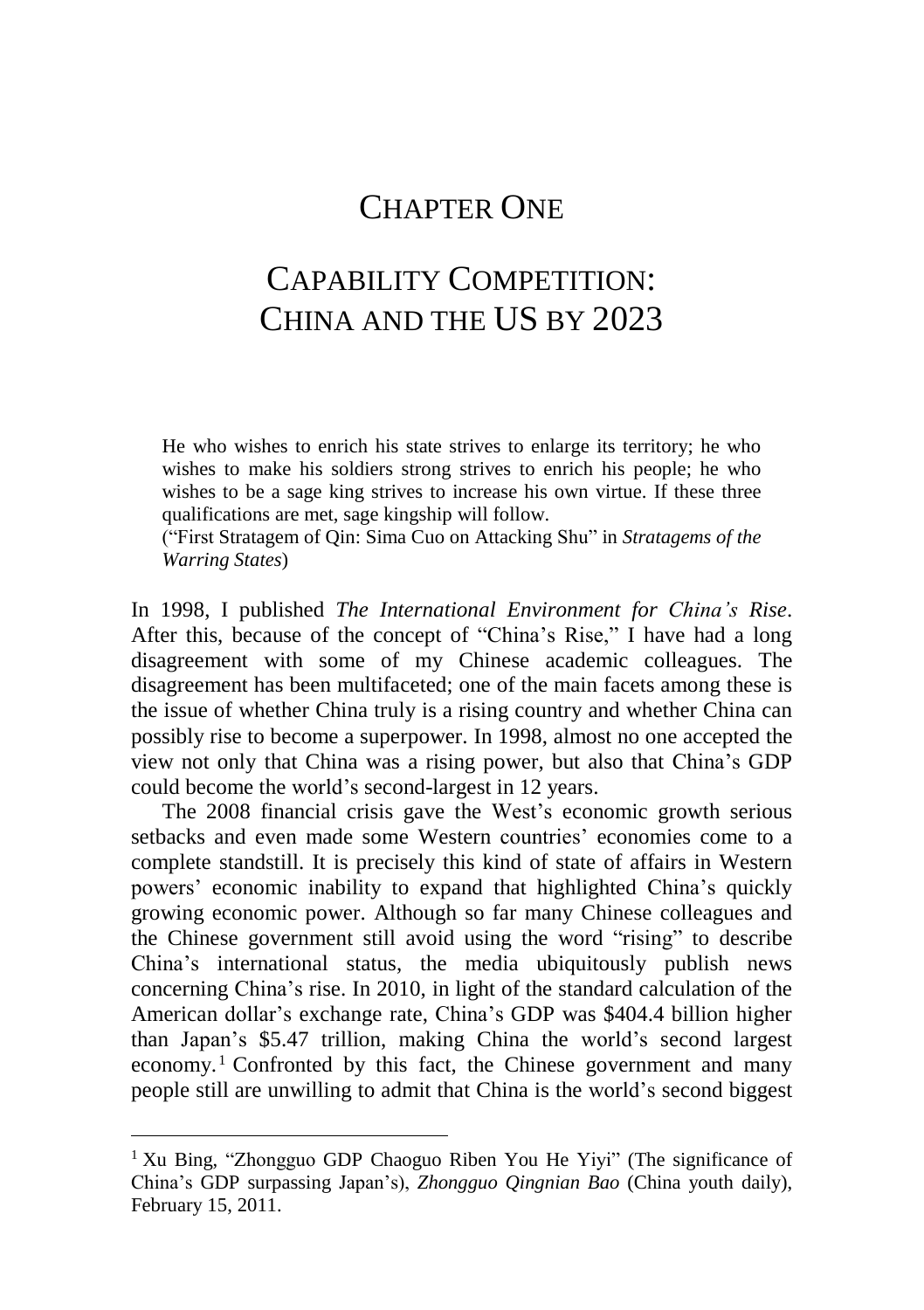#### 2 Chapter One

economic power, and they certainly also still don't believe that China is a rising power. On December 30, 2011, I published an article in the *Global Times*, "'One Superpower and Many Strong Powers' Is Beginning to Evolve into 'Two Superpowers and Many Strong Powers.'" From December 30, when this article's viewpoint first spread on the web for inquiry, to January 1, 2012, altogether 13,283 users participated in the inquiry, among whom only 7.8% (1,040 people) agreed that China would become a superpower in the future, whereas 87.6% (11,632 people) did not agree with this forecast but rather believed that China still did not possess the basic conditions for becoming a superpower. 2

Regardless of whether the word "superpower" is derogatory or complimentary to Chinese people, since 2010, more and more international media organizations have called China "the new superpower." The expectations of international society regarding China undertaking the responsibilities of a superpower are increasingly high, and China's difficulty in maintaining the identity of a developing country is increasingly great. Drawing on the experience of the forecast in 1998, this chapter will forecast the developing trends of the international configuration over the next decade as well as what new international configuration might emerge by the end of 2023.

## **The next decade: China–US capability competition**

In the early 1990s, America became the world's sole superpower; at that time, the comprehensive power disparity between China and America was not only a class apart but could also be said to have been wildly different. So, how has the Sino–American comprehensive power disparity decreased in the last 20 years? Its basic reason lies in China's unceasing introduction of reform and America's lack of reform. Over the next ten years, this kind of state of affairs will be difficult to change, since China's capability of reforming will still be greater than America's. This is why the Sino– American dual superpower structure might take shape by 2023.

<u>.</u>

<sup>&</sup>lt;sup>2</sup> "Jin Jiu Cheng Wangyou Bu Rentong Zhongguo Yicheng Chaojidaguo Shuofa" (Nearly 90% of internet users don't agree with the statement that China has already become a superpower), *Huanqiu Shibao* (Global Times), January 1, 2012, http://www.taihainet.com/news/cnnews/2012-01-01/795156.html.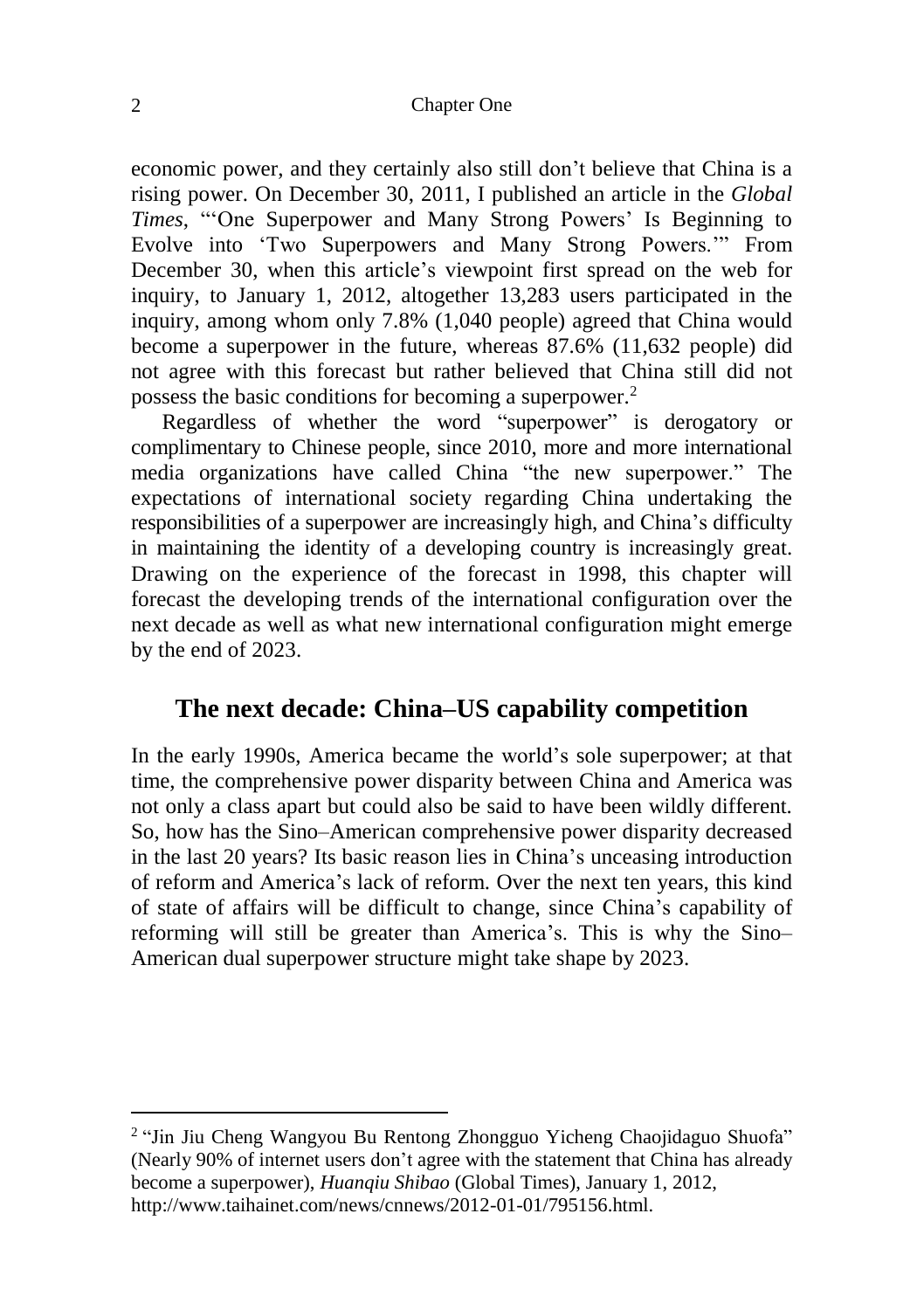## *Underestimated potentiality of China's growth*

In 2008, many scholars both Chinese and foreign forecasted that China's economy would quickly decline and would be unable to realize a fourth decade of high-speed growth. The bases for coming up with this type of forecast may be manifold, but there are two primary ones, one among which is the philosophical principle that "when things reach their extremes, they must turn into their opposites." Many people believe that a country's economy's period of high-speed growth is limited, and, as a result, that China cannot possibly maintain high-speed growth forever. Another basis is historical experience—specifically, that the periods of high growth of the economies of Japan and the Four Asian Little Dragons (South Korea, Singapore, Taiwan, and Hong Kong) have not exceeded 30 years. Under the influence of this type of academic public opinion, in 2008, most public figures in Chinese political circles commonly believed the annual rate of the Chinese economy's growth would not be able to reach 6%, because counting from 1978 China's economy's high growth had already been maintained for 30 years. At that time, there were even people who proposed making 7% the upper limit of growth that could be pursued by the government.

However, this kind of forecast has been proven by history to be inaccurate. From 2008 to 2011, not only did China take the lead in breaking away from the problem of the global financial crisis, but the Chinese economy's annual growth rates during that time also all exceeded 9% (2008 to 2011's growth rates were 9.86%, 9.93%, 10.13%, and 9.20%). <sup>3</sup> At the beginning of 2012, when the world's main economic powers were all worrying that their economies' growth speeds would be too slow, the Chinese government was worrying that China's economic growth would be too fast. The Chinese government adopted many reductive policies, especially to control interest rates, and steps to limit real estate prices in order to prevent the economy from growing too quickly. Under the premise of the Chinese government's adoption of restrictive economic growth policies in the first half of the year, China's GDP in 2012 still realized a growth of 7.8%. <sup>4</sup> Apart from China, the

http://finance.sina.com.cn/china/20130118/100514329805.shtml.

<u>.</u>

<sup>3</sup> "2001–2010 Zhongguo GDP Zengzhanglu, Tongzhanglu Deng" (2001–2010 China's GDP growth rate, inflation rate, etc.), *Baidu Wenku* (Baidu Encyclopedia), http://wenku.baidu.com/view/5572bb10a21614791711284b.html.

<sup>4</sup> National Bureau of the Statistics of the PRC, "Tongjiju: GDP Tongbi Zengzhang 7.8% Disi Jidu Zengjia 7.9%" (Previous year's year-on-year GDP growth 7.8%, fourth quarter's growth 7.9%), *Xinlang Caijing*, January 18, 2013,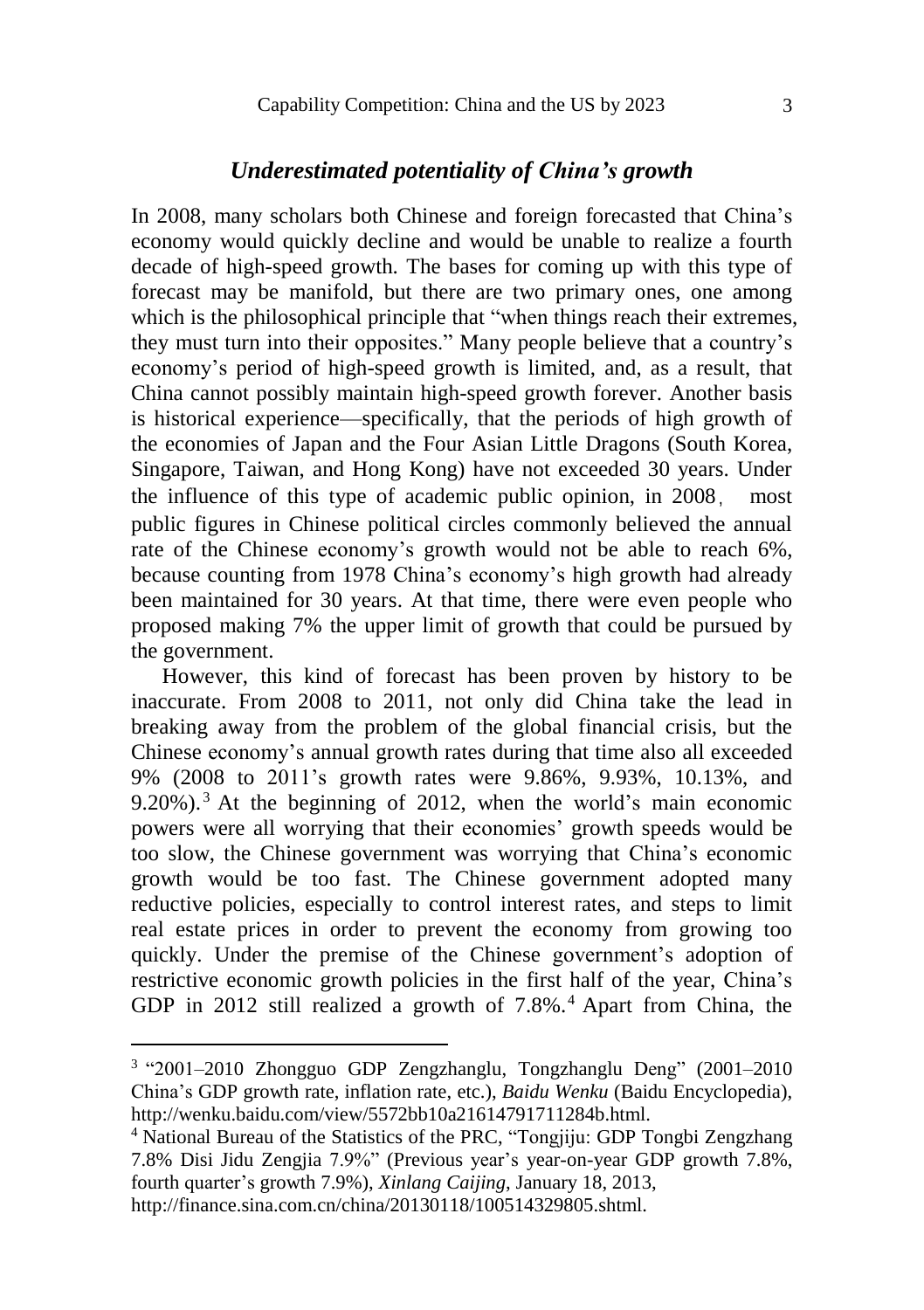world's other major economic powers' growth rates all failed to reach 5%, and Japan's didn't even reach 1%.

The judgments that China would not be able to maintain a fourth decade of high-speed economic growth were all mistaken because the two bases of the forecasts were unscientific. First, "when things reach their extremes, they must turn into their opposites" is a philosophical principle, not a scientific basis. A forecast based on this philosophical principle saying that China's economy cannot maintain high growth forever is valid, but people have ignored that the correctness of philosophical principles is based on premises that have no scientific standard; even "extreme limit" is a concept that has no exact standard. Because this "extreme" does not have an objective standard, the turning point at which China's many years of sustained economic high growth finally reaches an "extreme" and "must change" is completely determined by subjective imagination. If China's economy sustains high growth for 30 years, this could be regarded as having reached an extreme and one could also regard 50 years of high growth as having reached an extreme; one could even regard a yet longer time as an extreme.

Second, using the historical experience of Japan and Asia's Four Little Dragons as a basis for forecasting the sustainability of China's economic growth is also unscientific. The scale of Japan's population is less than a tenth of China's, and none of the Little Dragons' populations has surpassed 4% of China's. The conclusion of a forecast of the development trend of China's economy based on these economies' experience of high growth will inevitably be inaccurate and it will be difficult to comprehend if it is accurate. This would be like forecasting the longevity of an elephant based on the longevity of a mouse or pig; it is consistent with scientific principles when the forecast is incorrect, and, when it is correct, it is beyond all expectations.

#### *The engine of China's fast growth*

In the next decade, whether China's comprehensive national strength can maintain high-speed growth will be primarily determined by whether the Chinese government can deepen and intensify its reforms. As long as the new leading group of the Chinese government can implement multifaceted reforms like those in 1978, China's comprehensive national strength has hope of maintaining another decade of high growth, and it will be possible to realize a fixed annual stable growth of roughly 5% for the next decade after that.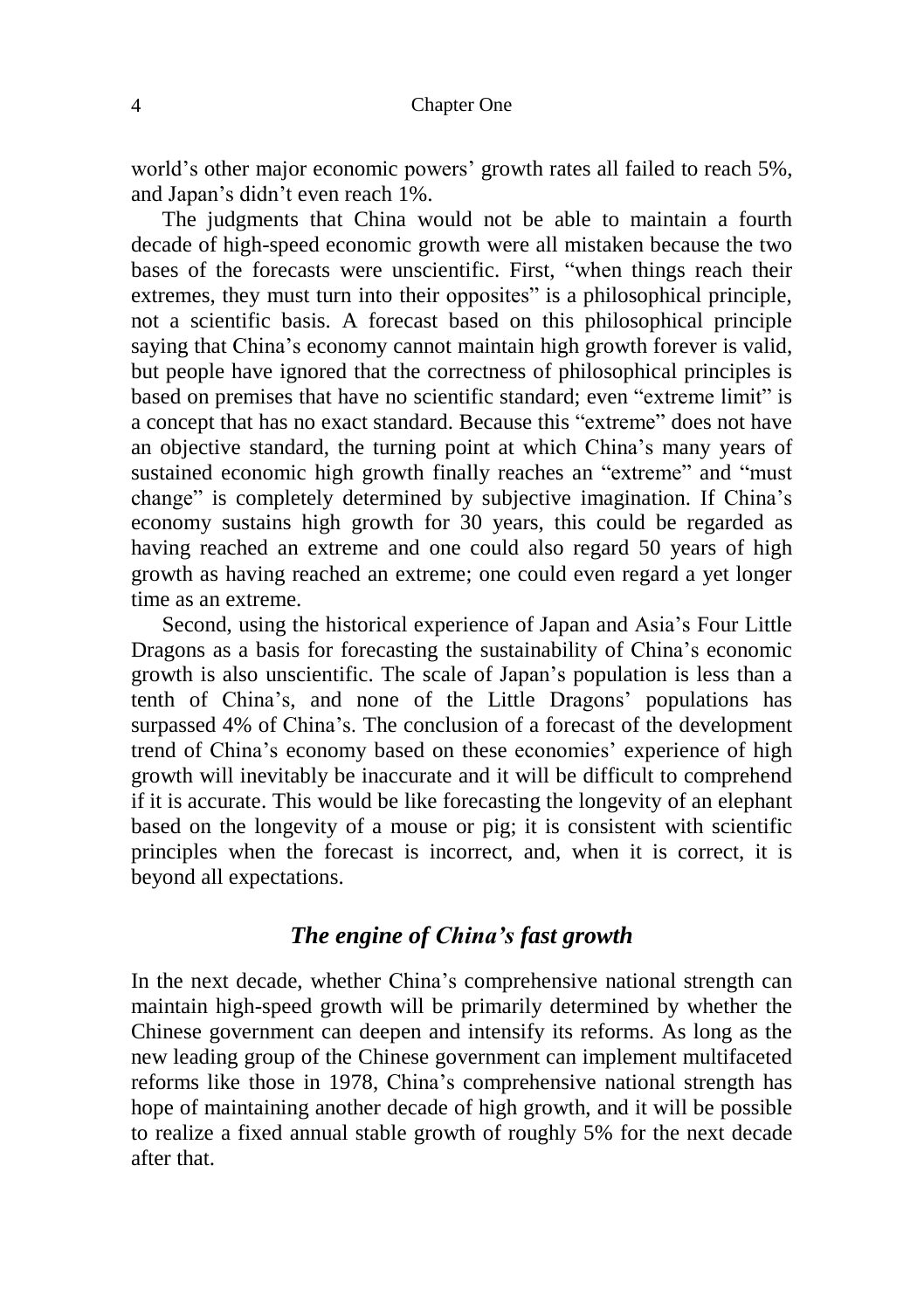Since 1978, the increase in China's material strength is primarily an achievement of the government's Reform and Opening-up policy. The Cultural Revolution from 1966 to 1976 was not only the greatest catastrophe in New China's history but also one of the most severe manmade disasters, of which there have been few in Chinese history. This calamity made all Chinese leaders since Deng Xiaoping realize the necessity and importance of reform and opening-up, and it also made them all persevere in using this political principle to govern the country. "Reform" served to pour core energy into innovation; "opening-up" provided a frame of reference for studying advancement. The Politburo Standing Committee members that the China Communist Party's 18th National Congress elected are a leading group with a special belief in reform and opening-up that was wrought by history. For Chinese people born between 1945 and 1960, the Cultural Revolution that began in the middle of the 1960s made them experience the disaster of anarchy; the movement of "Going and Working in Mountain Areas and Countryside" from the end of the 1960s to the 1970s gave them deep knowledge of the suffering of the people, and all the accomplishments attained by the Reform and Opening-up from 1978 caused a political belief in reform and opening-up to become blended into their blood. They believe that reform and opening-up are China's only way out. (Whether post-2023 Chinese leaders will continue to believe in reform and opening-up is not the question being discussed by this book.)

Since 1978, the contents of China's reform and opening-up have been multifaceted, but their basic character has been for the government to give back the right of social life to the people. When the Cultural Revolution ended in 1976, China was a country in which people's social life was totally controlled by the government. The government not only controlled all political, military, and economic power but also controlled the private lives of individuals. Which nursery a person attended after birth as well as which elementary school and which middle school one attended were all decided by one's parents' work unit, and the job of every person was assigned by the government. The government even stipulated how many sunflower seeds each person was permitted to buy during the Spring Festival and how many days husbands and wives who worked in different cities were permitted to stay together at home in a year. The reason for reform and opening-up was for the government to gradually give the right of social life back to society. The returning of social right to people restored the motivity of progress in each domain in China, and the result was thus embodied in the sustainable growth of China's material strength. In the next ten years, the Chinese government will give more state-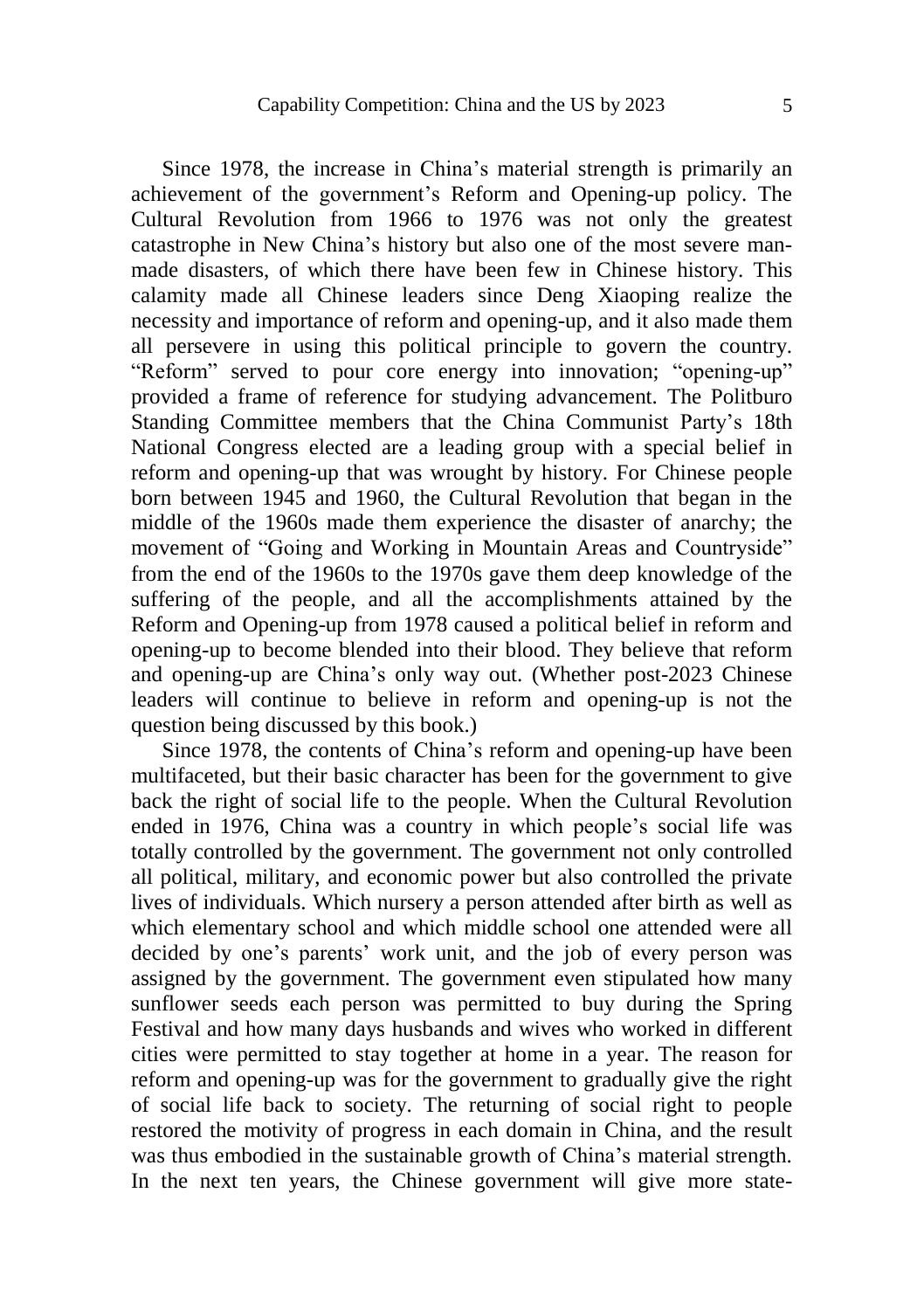controlled domains back to society, which will ensure a sustained high growth of strength. Currently, the government still controls many sectors, such as finance, airlines, railroads, maritime shipping, energy, media, and so on, so-called strategic sectors. All these sectors have the possibility of being opened up to domestic private enterprises.

From 2013 to 2023, China will have many spheres it will be able to reform and open up or give back to society; each sphere's reform and opening-up can substantially promote the high-speed growth of China's strength. The reform and opening-up of China's economic sphere began with opening up agriculture and then followed successively by opening up commerce, light industry, heavy industry, the real estate industry, etc. By 2012, China still had many departments that were primarily controlled by the government, such as rail, shipping, airlines, education, energy, telecommunications, etc.; society's potentiality has not yet attained full development. Some people mistakenly believe that the domains that the government can open up to the people are limited and that there will inevitably be a time when it ends. However, objective circumstances are truly not like this. In the wake of advances of scientific technology, the economic sphere will continuously expand, and many industries that formerly did not exist will emerge from innovation. The crux of the question lies in whether the government will give the rights of economic activity in these domains to society. For example, the maturing of techniques for extracting shale oil and gas gave rise to new energy industries. In 2012, the Chinese government decided to open up this domain to private capital rather than have it controlled by the government.

At present, the impact on spurring growth from opening up any strategic economic domains to social capital will not be less than the impact at the beginning of the 1980s that resulted from opening up agriculture to the peasants. Even merely giving power to society over several non-economic domains can produce a huge impact that will stimulate economic growth. To use the educational domain as an example, China's population is 3.5 times larger than America's, but it has only 90% of the number of higher education institutions in America. In 2010, America had more than 2,600 accredited four-year universities; China's normal higher education institutions numbered 2,358, with 2,156,601 faculty and staff and 1,343,127 specialized faculties. 5 If China's higher

<u>.</u>

<sup>5</sup> Ministry of Education of the PRC, "Geji Gelei Xuexiao Xiaoshu, Jiaozhigong, Zhuanren Jiaoshi Qingkuang" (Situation of full-time faculty and staff in all levels and types of schools),

http://www.moe.edu.cn/publicfiles/business/htmlfiles/moe/s6200/201201/129517.h tml.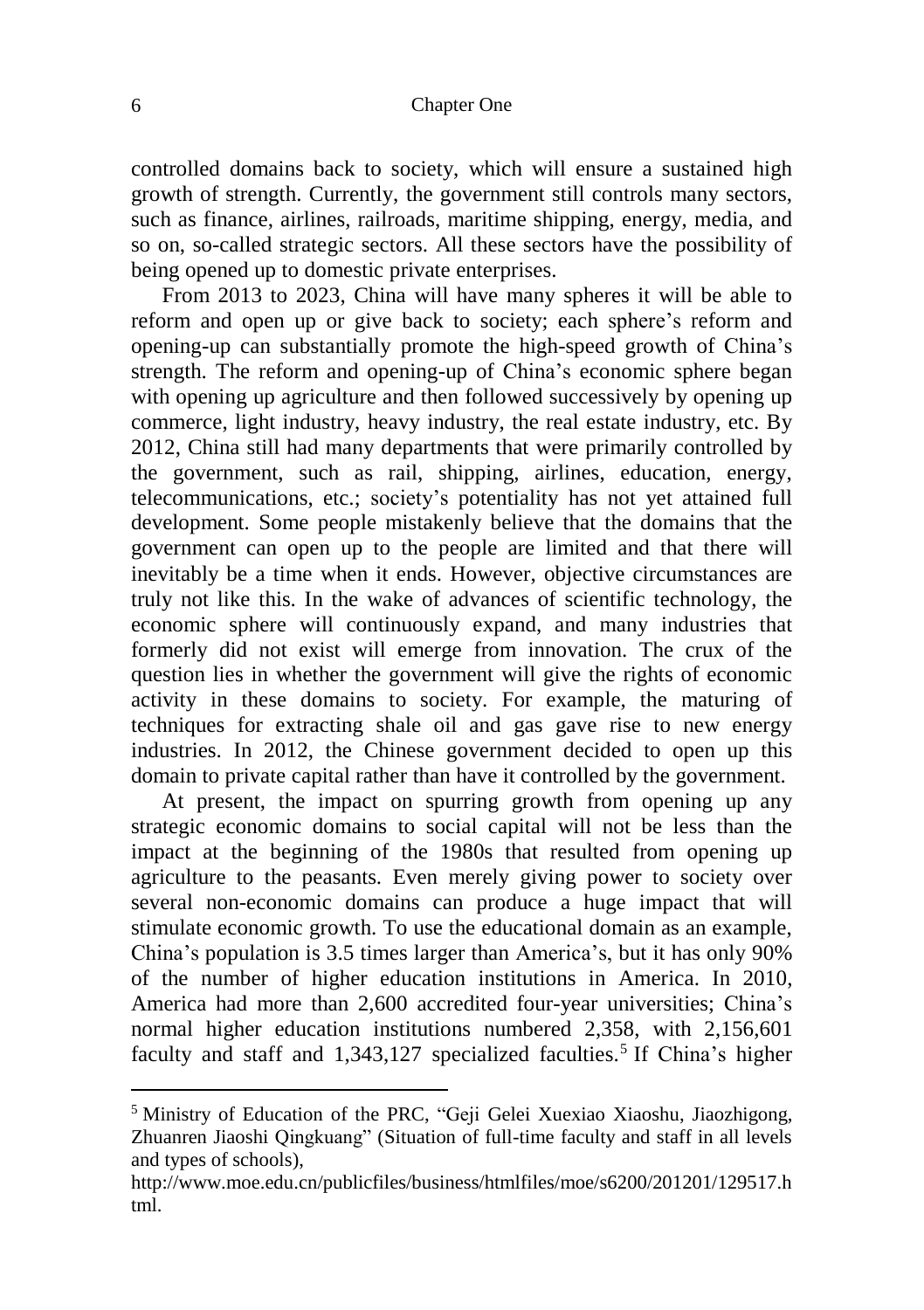education administration opens up to society, on the basis of the proportion of the population and number of normal educational institutions described above as well as every normal higher education institution's average standard number of staff and faculty, China could add more than an additional 9,000 four-year universities, providing 5,130,000 higher education positions and 8,240,000 staff positions. This still doesn't include many contracted employees (contract workers number more than career administrative staff) and many doctoral students who depend on academic scholarships for living and studying. In the next decade, China's educational system can implement reform by using the contract method to more quickly replace the old teaching ranks, in order to respond to the increasing speed of updates in knowledge. Conversely, in the next decade, in order to retard the growth rate of pensioners in America, higher education institutions will firmly entrench the system of not having professors retire. This inevitably means that newly graduated Ph.D.s will have difficulty finding jobs in higher education. Newly graduated Ph.D.s are the representatives of new knowledge and the main force of innovation in society. The reduction of opportunities for them to enter higher education will mean that the rate of improvement of American universities' scientific research abilities will decline. Simultaneously, this creates the conditions for China to invite these talents, which will hasten the rate of improvement in China's scientific research ability.

### *Reduced capability gap with the US*

Winning the most gold medals in the Olympics is a kind of indicator of a country's national strength. Since the end of World War II, the distinction of being the top winner of gold medals in the Olympics has alternated between only the first two world powers. From 1945 to 1992, it alternated between the United States and the Soviet Union and the United States had a monopoly from 1996 to 2002. Since 2008, it started to alternate between the United States and China. At the 2008 Beijing Olympics, China was the top winner of gold medals. To a certain extent, this could be due to home advantage, but at the 2012 London Olympics China was the number two winner of gold medals and only eight medals behind America, the top winner; this is absolutely a true manifestation of China's national power. Before the opening of the London Olympics, the international media locked on to that year's games' competition for the top spot in gold medals as one between China and the United States, even comparing it to the competition between America and the Soviet Union during the Cold War. The result of the competition at the 2012 London Olympics not only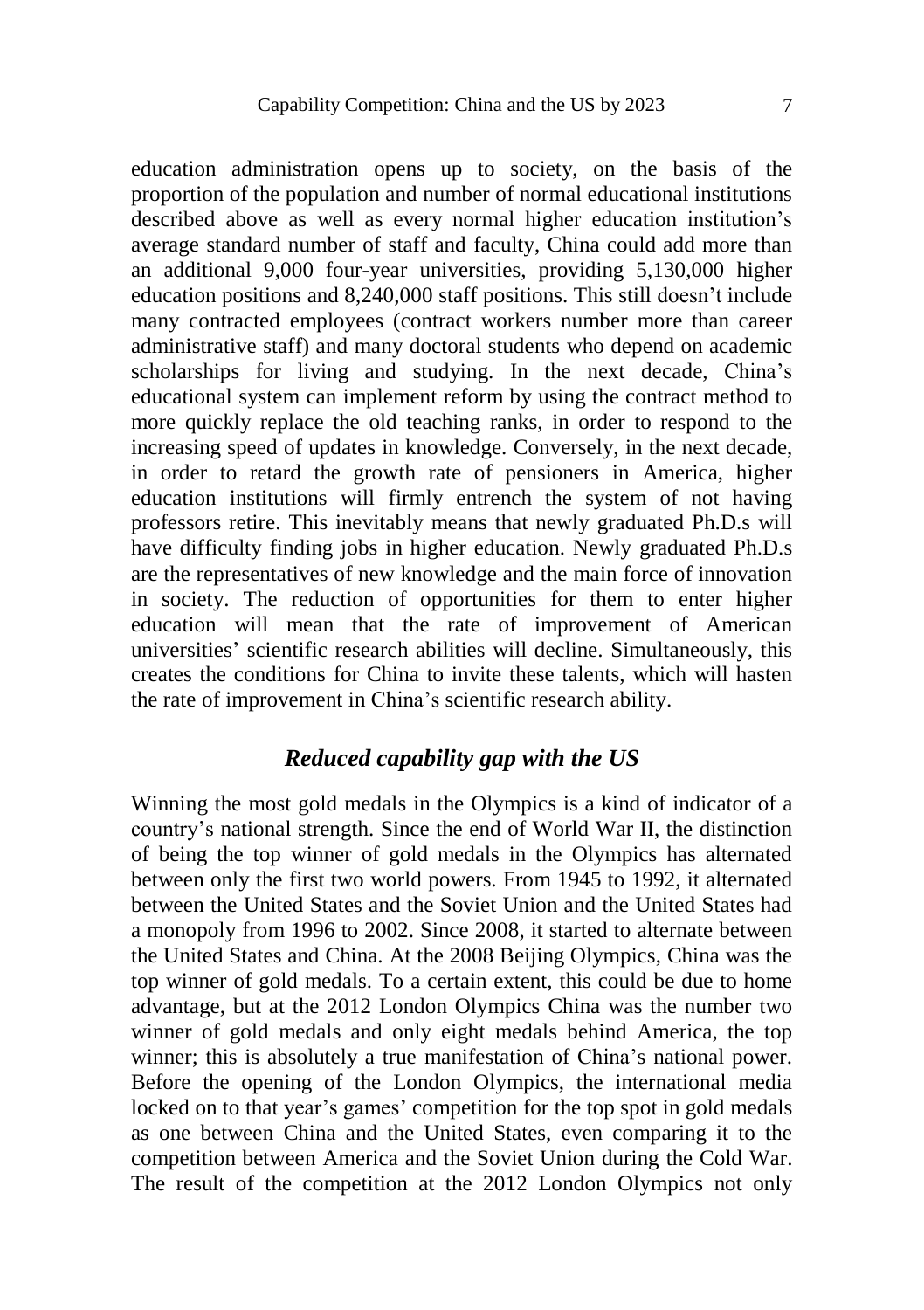proved that China and the United States are competitors for the highest number of gold medals but also forebodes that the competition between China and America in the next ten years will be a strategic competition concerning the change in international configuration.

By 2012, China's comprehensive strength had already exceeded a third of America's. This means that as long as China's comprehensive strength can maintain a growth rate of at least three times that of America's, the gap between Chinese and American comprehensive strength will shrink. In 2012, China's GDP was 51.93 trillion yuan (according to contemporary exchange rates, \$8.37 trillion), already exceeding half of America's (if going by purchasing power parity, already four fifths of America's). China's rate of contribution to the world's economic growth (absolute increment of GDP) is already 1.5 times America's and is reckoned to be able to become twice America's or more by 2023. Speaking from the economic angle, over the next ten years, if the average annual growth rate of America's economy is roughly 2% and that of China's is roughly 8%, then, by the end of 2023, America's GDP will be \$19 trillion and China's will be \$17 trillion according to present exchange rates and, according to exchange rates at that time, China's GDP will exceed America's. Following the reduction in the economic gap between China and America, the yuan–dollar exchange rate will unavoidably increase. According to a conservative estimate, this exchange rate will increase 20% in ten years, rising from the present rate of 1:6.3 to approach 1:5 or so. If this factor is taken into consideration, by 2023, China's GDP will reach \$20 trillion, which will overtake America's. In the 11 years between 2000 and 2011, America's proportion of global GDP fell from 30.8% to 21.7%. At the same time, China's rose from 3.7% to 10.5%.<sup>6</sup> If this trend persists for another ten years, by 2023, the proportion of the global economy constituted by China's GDP will surpass America's. China is at present already the biggest engine of the world economy, namely its annual GDP growth is the largest in the world. By 2023, its annual GDP growth is expected to account for roughly 30% of the whole-world growth.

China's total trade in 2012 was \$3.87 trillion, the second-highest in the world—\$156 billion less than America's—and it had hope for surpassing America in 2013 to become the world's number one trading power.<sup>7</sup> In

http://cn.reuters.com/article/wtNews/idCNCNE91D05920130214.

1

<sup>6</sup> "Shijie Jingji Zhibiao" (World economic indicators), *Guoji Ziliao Xinxi* (International data information), no. 8 (2012): 44.

<sup>7</sup> "Shangwubu Cheng Zhongguo Qunian Maoyi Zong'e Weichao Meiguo" (Commerce ministry declares that China's previous year's total trade did not surpass America's), *Reuters* (Hong Kong), February 14, 2013,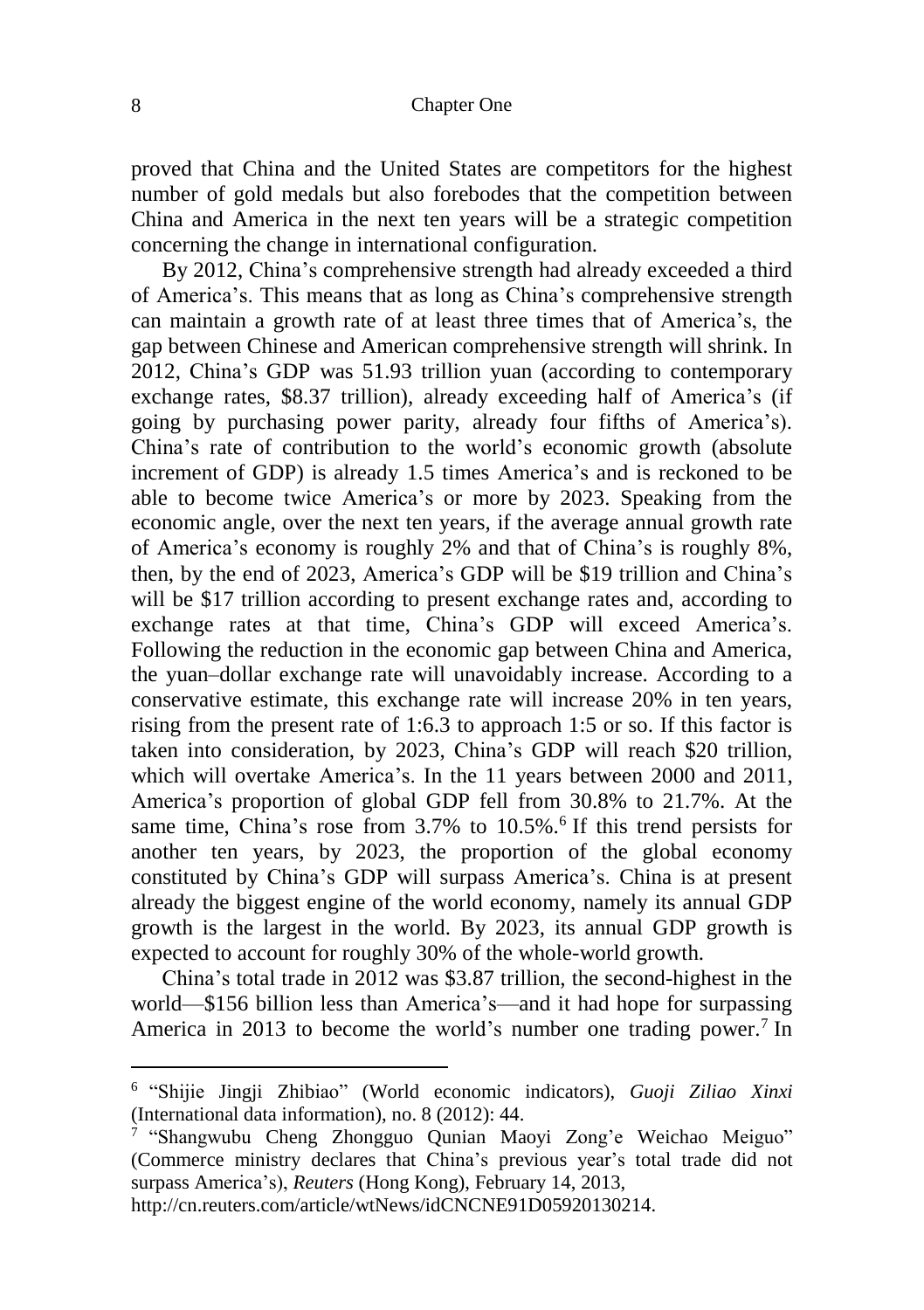2006, America was the biggest trading partner of 127 countries and territories, while China was the biggest trading partner of 70; in 2011, China was the biggest trading partner of 124 countries and territories, while America was the biggest trading partner of only 76. According to this trend, by 2023, the number of countries of which China is the biggest trading partner will be roughly 150, and the number of countries of which America is the biggest trading partner will fall to about 50. On the basis of a report published by the World Tourism Association, China's overseas tourists spent \$102 billion in 2013 and China has already become the country whose travelers spend the most overseas. By 2023, the amount of money that China's tourists spend overseas is expected to be several times that spent by America's.

In the next decade, the advancement of the scale of China's trade will make the renminbi (RMB) become the foreign reserve currency of many countries. The glorious age of the Japanese economy did not result in a Japanese yen bloc, but now East Asia has the idea of an RMB bloc, with even Japan beginning to adopt the policy of using yen and yuan for settling accounts in bilateral trade with China. According to calculations by Morgan Stanley, among trade transactions done in 2011 in East Asia, 13% were done using RMB. The Hong Kong and Shanghai Banking Corporation calculated that, by 2014, half of Chinese trade in the East Asian region would use RMB to settle accounts. As China becomes the biggest trading partner of more East Asian countries, the number of countries that use RMB to conduct trade will grow. In East Asia, there were already seven currencies whose degree of interrelatedness in the wake of change in RMB exceeded that in the American dollar in 2012. When the dollar fluctuates 1%, East Asian currencies fluctuate 0.38%; when the yuan fluctuates 1%, they fluctuate 0.53%. Regarding extra-East Asian regions, when the dollar fluctuates 1%, emerging market countries' currencies fluctuate 0.45%, when the yuan fluctuates 1%, they fluctuate 0.19%.<sup>8</sup> As the scale of the Chinese economy continues to expand, the influence of the RMB on other currencies will reach 50% or more of that of the American dollar by 2023. The yuan, dollar, and euro might make up the three legs of a tripod.

In the next decade, the key factors of China's comprehensive national strength will attain balanced development if its military and cultural strength elements also develop with a speed similar to or even surpassing that of the economy. According to the previous ten years' growth rate of

1

<sup>8</sup> Arvind Subramanian, et al., "China's Currency Rises in the US Backyard," *Financial Times*, October 21, 2012, http://www.ft.com/cms/s/0/5a34c410-19d6- 11e2-a379-00144feabdc0.html.